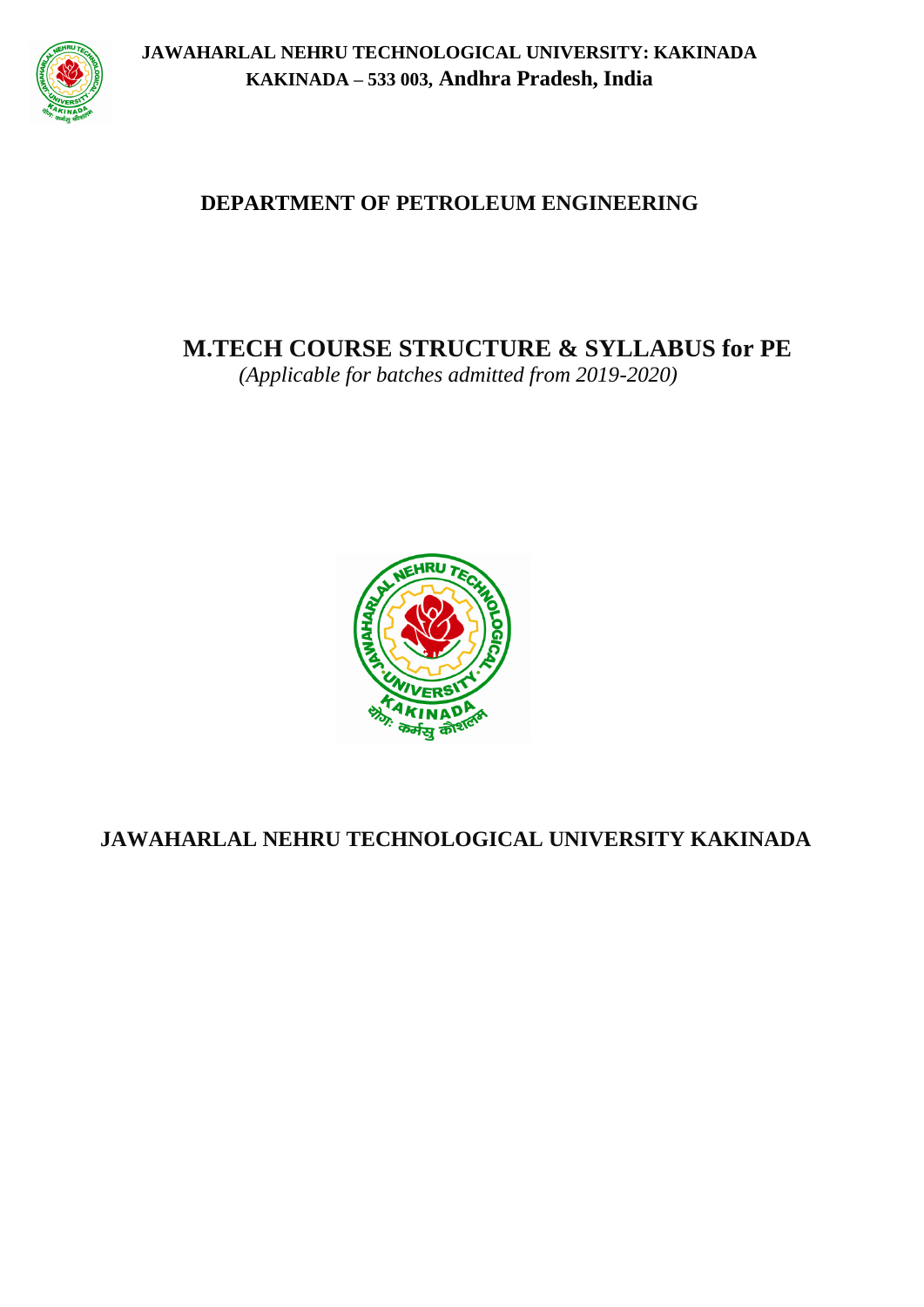

# **I SEMESTER**

| S.No           | Course                               | <b>Course Name</b>                          | P.Os | Category | $L^*$          | T        | ${\bf P}^{**}$ | <b>Credits</b>              |
|----------------|--------------------------------------|---------------------------------------------|------|----------|----------------|----------|----------------|-----------------------------|
|                | N <sub>0</sub>                       |                                             |      |          |                |          |                |                             |
|                |                                      | 1. Offshore Drilling. (PE stream)           |      |          |                |          |                |                             |
| 1              | $PC-1$                               | 2. Fundamentals of Petroleum Geology &      |      |          | 3              |          | $\Omega$       | 3                           |
|                |                                      | Reservoir Engineering. (NON-PE stream)      |      |          |                |          |                |                             |
|                | 1. Reservoir Stimulation (PE stream) |                                             |      |          |                |          |                |                             |
| $\overline{2}$ | $PC-2$                               | 2. Petroleum well Drilling & Production     |      |          | 3              |          | $\Omega$       | 3                           |
|                |                                      | Engineering. (NON-PE stream)                |      |          |                |          |                |                             |
| 3              | $PE-1$                               | 1. Advanced Numerical Methods and           |      |          | 3              |          | $\Omega$       | 3                           |
|                |                                      | <b>Applied Statistics.</b>                  |      |          |                |          |                |                             |
|                |                                      | 2. Coal Bed Methane Engineering & Shale Gas |      |          |                |          |                |                             |
|                |                                      | Engineering.                                |      |          |                |          |                |                             |
| 4              | $PE-2$                               | 1. Transportation of Oil and Gas            |      |          | 3              |          | $\Omega$       | 3                           |
|                |                                      | 2. Advanced Well Logging techniques & Well  |      |          |                |          |                |                             |
|                |                                      | <b>Testing Analysis.</b>                    |      |          |                |          |                |                             |
| 5              |                                      | Research Methodology and IPR.               |      |          |                |          | $\Omega$       | $\mathcal{D}_{\mathcal{L}}$ |
| 6              | $L-1$                                | Advanced Numerical Methods and Applied      |      |          | $\Omega$       | $\Omega$ | 4              | 2                           |
|                |                                      | <b>Statistics Laboratory (MATLAB Based)</b> |      |          |                |          |                |                             |
| $\overline{7}$ | $L-2$                                | Drilling Simulation Laboratory.             |      |          | $\Omega$       | $\Omega$ | 4              | $\mathcal{D}_{\mathcal{L}}$ |
| 8              | $AC-1$                               | Project Management.                         |      |          | $\overline{2}$ | $\Omega$ | $\Omega$       | $\overline{0}$              |
|                |                                      |                                             |      | Total    | 14             |          | 08             | 18                          |

\*Clock – Hours

\*\* One laboratory hour = 0.5 credits.

# **II SEMESTER**

| S.No           | Course         | <b>Course Name</b>                                            | P.Os |          | $\mathbf{L}^*$ | T        | ${\bf P}^{**}$ | <b>Credits</b>              |
|----------------|----------------|---------------------------------------------------------------|------|----------|----------------|----------|----------------|-----------------------------|
|                | N <sub>0</sub> |                                                               |      | Category |                |          |                |                             |
|                | $PC-3$         | Artificial Lift Techniques.                                   |      |          | 3              |          | $\Omega$       | 3                           |
| 2              | $PC-4$         | Reservoir Modeling & Simulation.                              |      |          | 3              |          | $\Omega$       | 3                           |
| 3              | $PE-3$         | 1. Advanced EOR Techniques.<br>2. Advanced well completions.  |      |          | 3              |          | $\Omega$       | 3                           |
| $\overline{4}$ | $PE-4$         | 1. Flow Assurance.<br>2. Advanced horizontal well technology. |      |          | 3              |          | $\Omega$       | 3                           |
| 5              | $L-3$          | Reservoir Simulation Laboratory.                              |      |          |                |          | 4              |                             |
| 6              | $L - 4$        | Flow Assurance Laboratory.                                    |      |          | $\Omega$       | $\Omega$ | $\overline{4}$ | $\mathcal{D}_{\mathcal{L}}$ |
| $\tau$         | $AC-2$         | <b>Integrated Reservoir Management.</b>                       |      |          | 2              | $\Omega$ | $\Omega$       | $\Omega$                    |
| 8              |                | Internship in Petroleum industry and<br>presentations.#       |      |          | 2              | $\Omega$ | $\Omega$       | 2                           |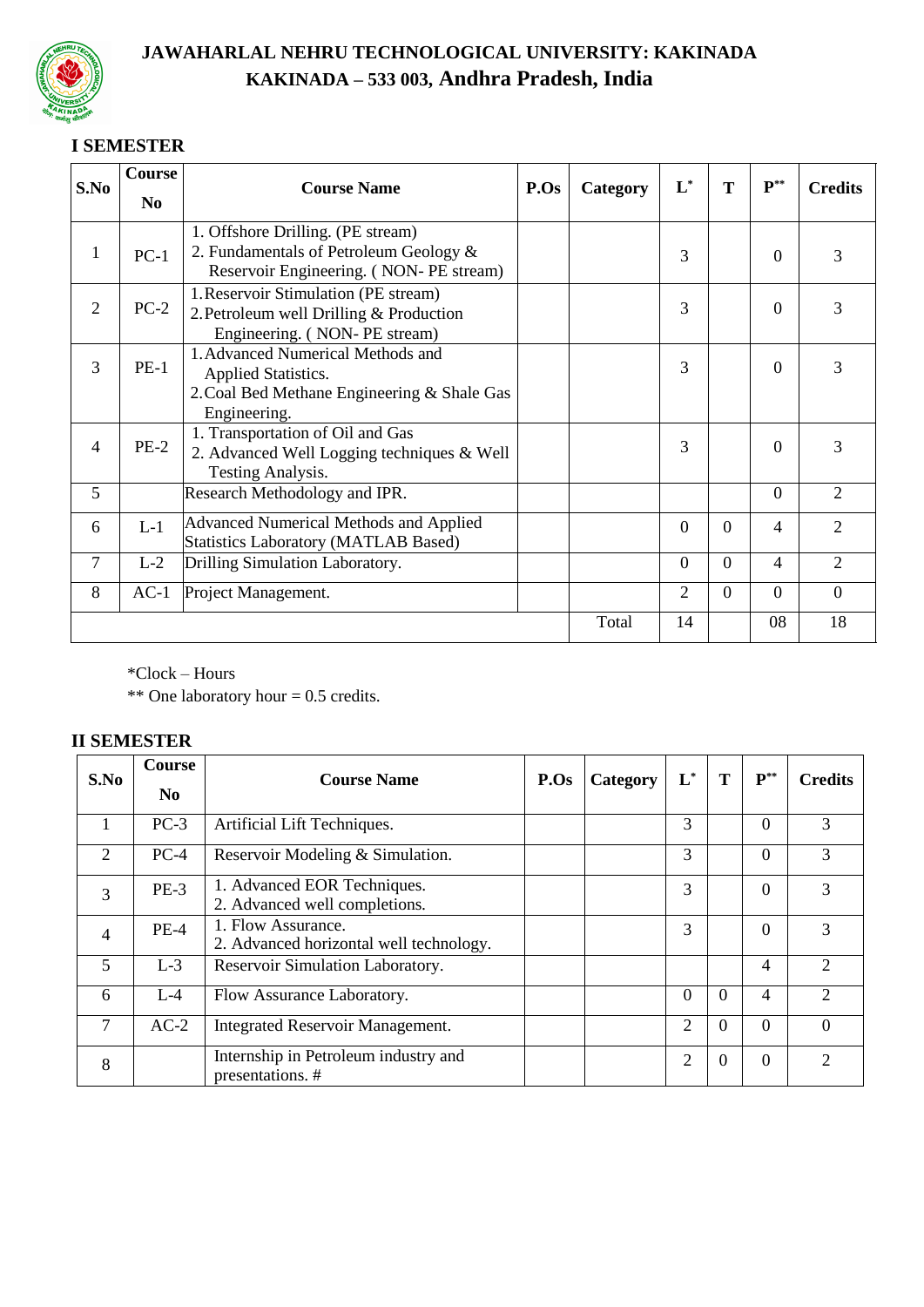

| <u>i</u> otal | -<br>* ∿ | vv | ⊥ ∪ |
|---------------|----------|----|-----|
|               |          |    |     |

# Industrial Training/Internship for at least 6-8 weeks during semester break. \*Clock – Hours

\*\* One laboratory hour = 0.5 credits.

# **III SEMESTER**

| S.No | <b>Course No</b> | <b>Course Name</b>                                                                  | P.Os | Category | $L^*$    | T            | ${\bf P}^{**}$ | <b>Credits</b> |
|------|------------------|-------------------------------------------------------------------------------------|------|----------|----------|--------------|----------------|----------------|
|      | $PE-5$           | $MOOCS-I\dagger$                                                                    |      |          | $\Omega$ |              | $\Omega$       |                |
| ◠    | <b>OE</b>        | $MOOCS - II^+$                                                                      |      |          | $\Omega$ |              | $\theta$       |                |
| 3    |                  | In - house Project / external<br>(Industrial /other academia) with<br>dissertation. |      |          | $\theta$ | $\mathbf{0}$ | 20             | 10             |
|      |                  |                                                                                     |      | Total    | $\Omega$ |              | 20             | 16             |

**†**Faculty Advisor **/** Head of The Department will provide the list of MOOCS courses by the end of the second semester.

#### **IV Semester**

| S.No | <b>Course No   Course Name</b>                                                      | P.Os | Category | $\mathbf{L}^*$ | $\mathbf{p}^{**}$ | <b>Credits</b> |
|------|-------------------------------------------------------------------------------------|------|----------|----------------|-------------------|----------------|
|      | In - house Project / external<br>(Industrial /other academia) with<br>dissertation. |      |          |                | 32                |                |
|      |                                                                                     |      | Total    |                | 32                |                |

\*Clock – Hours

\*\* One laboratory hour = 0.5 credits.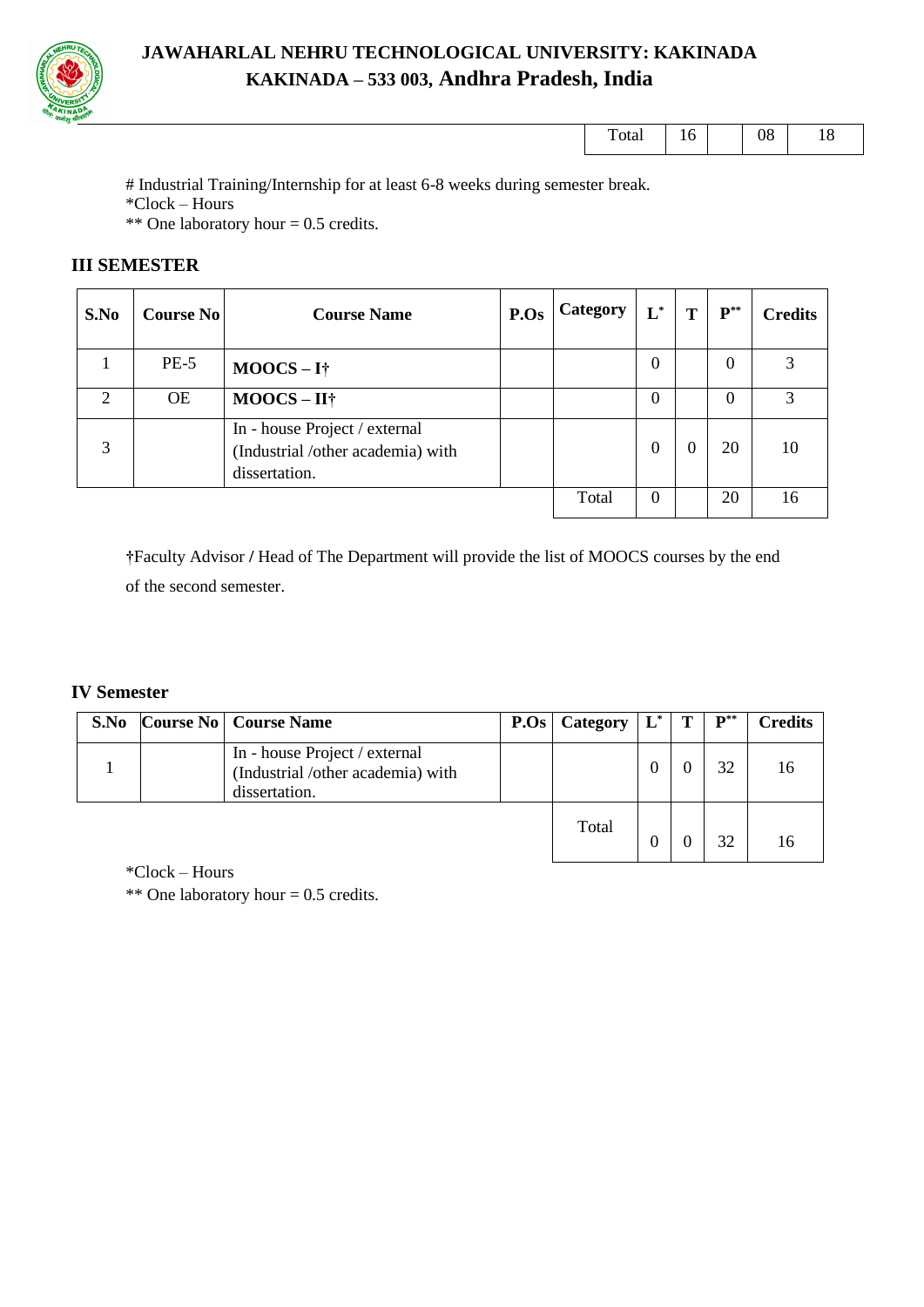

| I Year<br>- I Semester |                          |        | m<br>- |  |
|------------------------|--------------------------|--------|--------|--|
|                        |                          | $\sim$ |        |  |
|                        | <b>OFFSHORE DRILLING</b> |        |        |  |

#### **Learning objectives:**

This course introduces:

- Off shore drilling and well completion techniques & Deep water technology.
- Understand the oil and gas offshore drilling operations.
- Have knowledge on different types of offshore structures, mobile units.
- Understand off shore drilling techniques.
- Gain knowledge on deep water drilling operations.
- Understand deep water production system.

# **UNIT – I**

#### **Introduction to offshore oil and gas operations:**

Introduction to offshore oil and gas operations-Sea states and weather: Meteorology, Oceanography, Ice, Sea bed oil-Buoyancy and stability.

#### **UNIT – II**

#### **Offshore fixed platforms and mobile units:**

Offshore fixed platforms: Types, descriptions and operations- Offshore mobile units: Types description and installation. Station keeping methods like conventional mooring and dynamic positioning system.

#### **UNIT – III**

#### **Offshore drilling and well completions:**

Difference in drilling from land, from fixed platform, Jackup, ships and semi submersibles. Use of conductors and risers. Deep sea drilling, Platforms and subsea completions, Deep water applications off subseatechnology.

#### **UNIT – IV**

#### **Advanced Drilling Techniques:**

Direction drilling-Applications, Horizontal wells, MWD, LWD and ERD wells drilling techniques and tools.

#### **UNIT – V**

#### **Deep water technology, Divers and Safety:**

Introduction,Definitionandprospects-Deepwaterregions,Deepwaterdrillingrig-Selection anddeployment,Deepwaterproductionsystem,Emergingdeepwatertechnologies-special equipment and system, Remote operation vessels (ROV), Principles of diving, Use of decompression chambers, life boats-Offshore environmental pollution and remedial measures.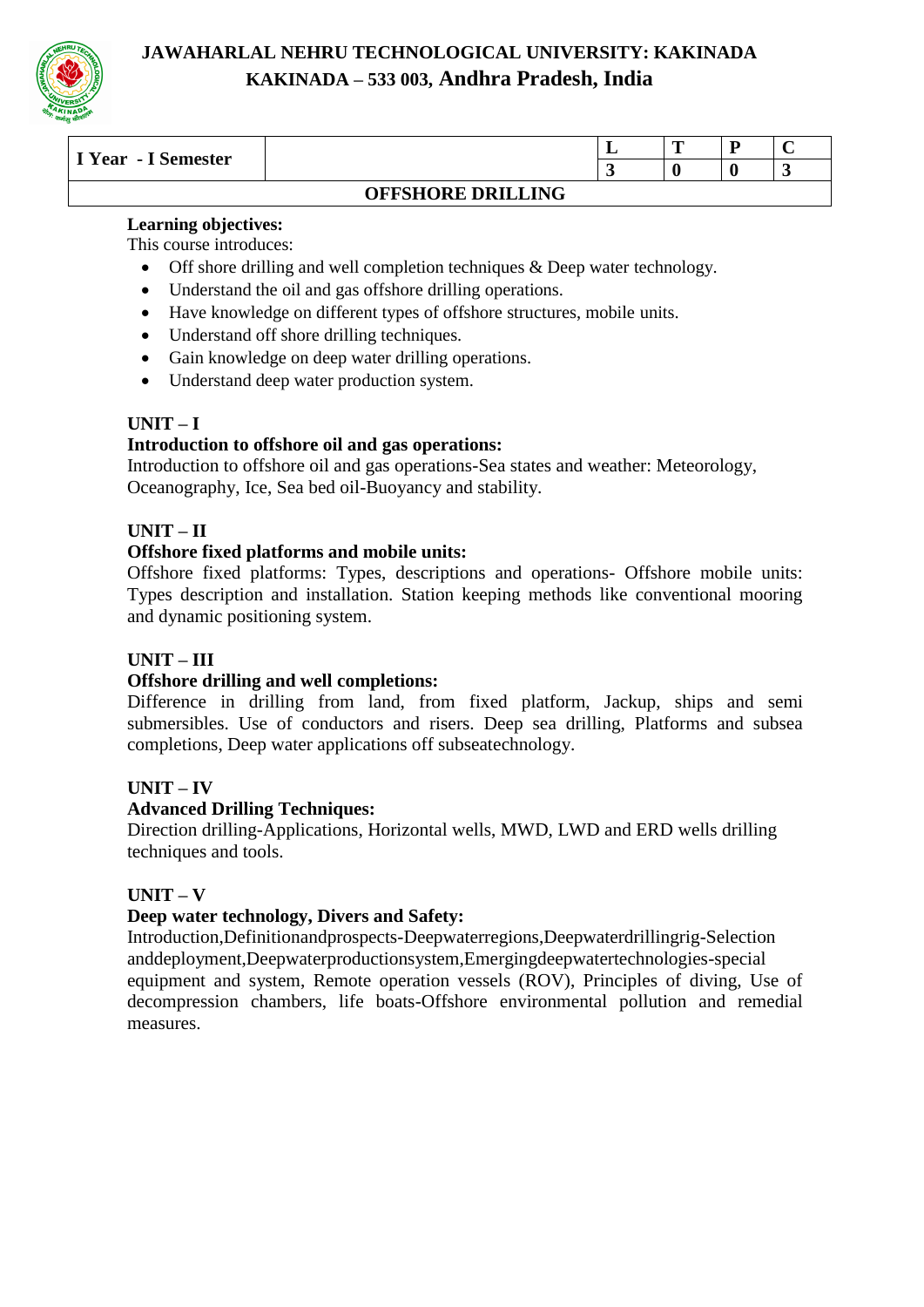

# **Course Outcomes:**

After successful completion of this course, the student will be able to:

- Have overview of offshore drilling and well completion operations.
- Gain working knowledge of offshore drilling techniques.
- Gain working knowledge deep water drilling operations and production system.

#### **Text books:**

- 1. Offshore Drilling and completions Training Manual byDRIL-QUIP,INC.
- 2. Drilling Engineering Workbook, Baker HughesInteq,1995.

#### **Reference books:**

- 1. Applied Drilling Engineering, Adam T. Bourgoyne Jr., Keith K. Millheim, Martine E. Chenevert and F. S. Young Jr., Society of Petroleum Engineers, 1991
- 2. Well Engineering and Construction, Hussain Rabia, Entrac Consulting,2002.
- 3. Fundamentals of Drilling Engineering, Robert F. Mitchell, Stefan Z. Miska, Society of Petroleum Engineers, 2011.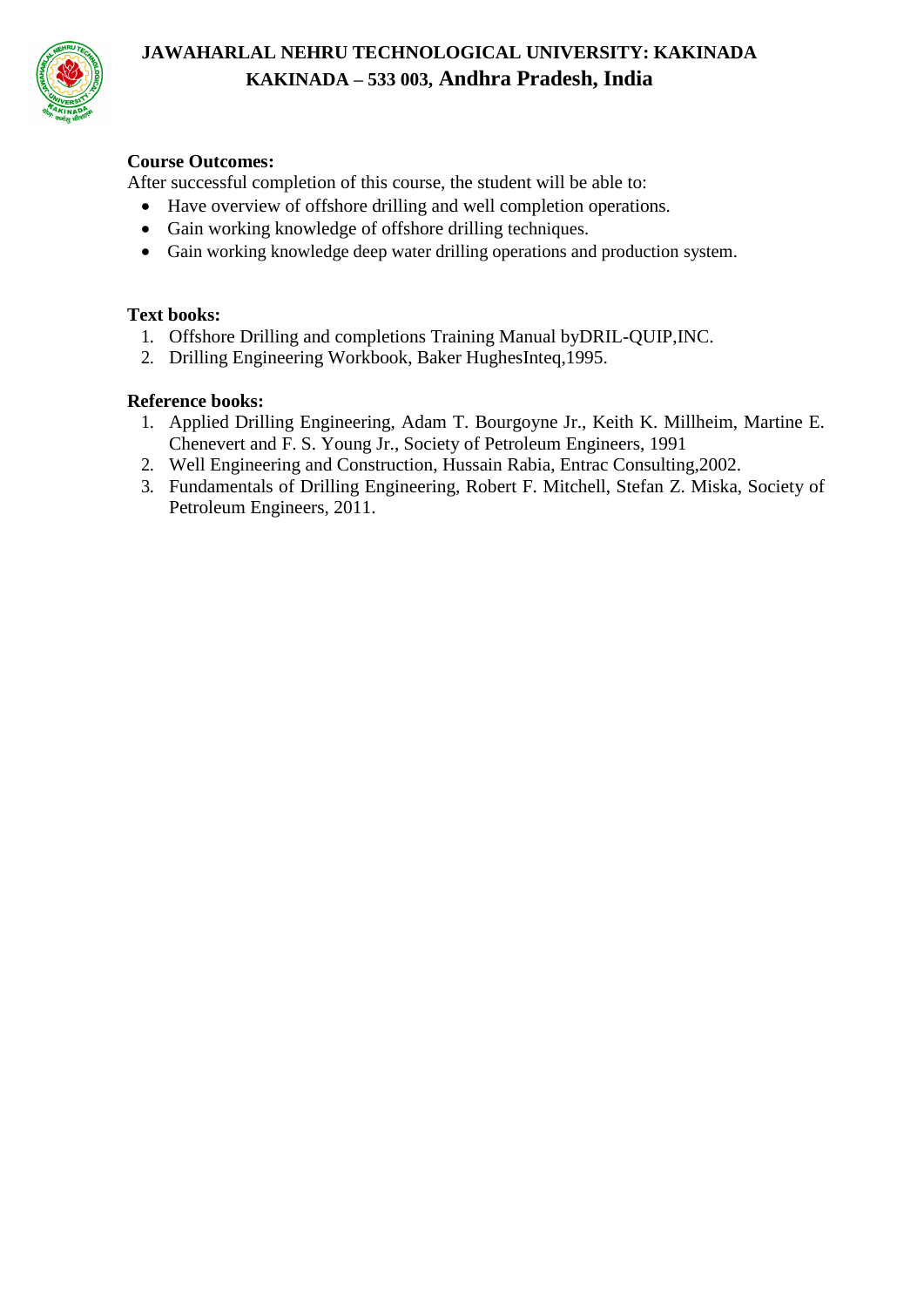

| I Year - I Semester                                                  |                 |  | m |  |  |  |  |  |
|----------------------------------------------------------------------|-----------------|--|---|--|--|--|--|--|
|                                                                      |                 |  |   |  |  |  |  |  |
| <b>FUNDAMENTALS OF PETROLEUM GEOLOGY &amp; RESERVOIR ENGINEERING</b> |                 |  |   |  |  |  |  |  |
|                                                                      | (Non-PE Stream) |  |   |  |  |  |  |  |

# **Learning objectives:**

The objectives of this course is to acquire knowledge on the

- Different sources, reservoir and cap rocks, characterization of reservoir rocks, classification.
- Temperature and pressure conditions for the generation of oil and gas from sediments.
- Overview of scenario of petroleum geology and reservoir engineering
- Basic idea of classification of reservoir pore space, permeability, migrations and entrapment.
- Fundamentals of reservoir engineering fluid flow in porous media and drive mechanisms.
- Differences in reservoirs and analyze the material balance equation.

# **UNIT – I: Petroleum Geology**

**SourceRocks:** Definition of sourcerock. Organic rich sediments as source rocks. Nature and type of source rocks - Claystone / shale. The process of diagenesis, catagenesis and metagenesis in the

formation of sourcerocks. Evaluation of petroleum sourcerock potential. Limestone as sourcerocks.

**Reservoir Rocks:** Characteristics of Reservoir rocks – classification and nomenclature: Clastic Reservoir Rocks, Carbonate Reservoir Rocks, Unconventional, fractured and miscellaneous reservoir rocks. Marine and non-marine reservoir rocks.

**Reservoir Properties and Cap Rocks:** Reservoir pore space - porosity – primary and secondary porosity, Effective porosity, fracture porosity - permeability – effective and relative permeability relationship between porosity, permeability and texture. Cap rocks: Definition and characteristics.

# **UNIT – II**

**Hydrocarbon migration:** Geological framework of migration and accumulation. The concept of hydrocarbon migration from source beds to the carrier beds - Carrier beds to the reservoir - Free- path ways for migration - Short distance and long distance migration.

# **Entrapment of hydrocarbons**

Entrapment and accumulation of hydrocarbons- Classification and types of traps: Structural, stratigraphic and combination type of traps.

**Sedimentary Basins:** Sedimentary basins -origin and classification. Types of basins and their relationship to hydrocarbon prospects. Hydrocarbon accumulations of the following basins: Krishna-Godavari basin, Cambay basin and Mumbai off-shore.

# **UNIT – III: Petroleum Reservoir Engineer ing**

**Some basic concepts in Reservoir Engineering:** Calculation of hydrocarbon volumes-Fluid pressure regimes- Oil recovery and recovery factor-Volumetric gas reservoir engineering – Application of the real gas equation of state - Gas material balance and recovery factor- Hydrocarbon phase behavior.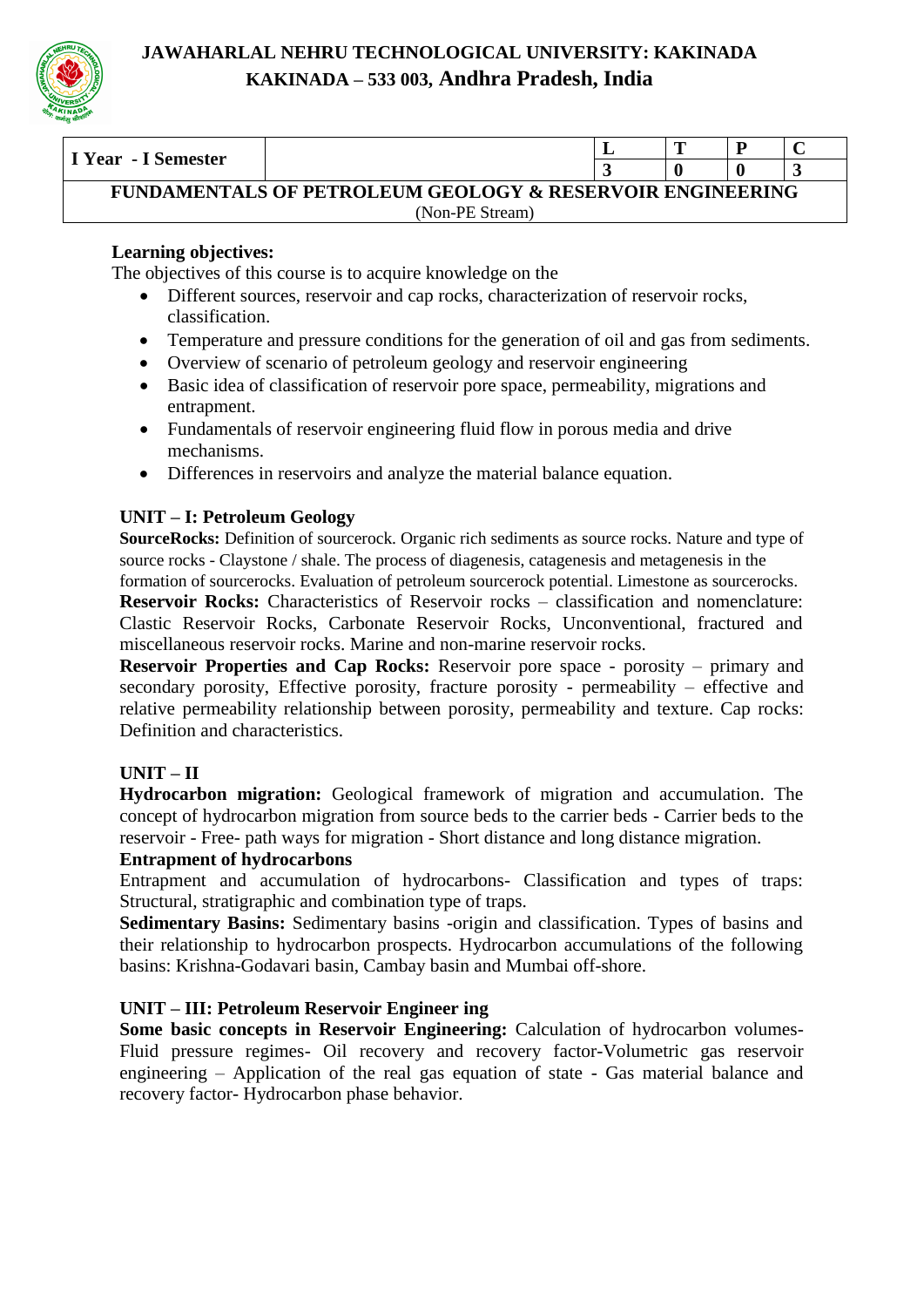

**Material balance applied to oil reservoirs:** General form -The material balance expressed as a linear equation-Reservoir drive mechanism-Solution gas drive-Gas cap drive-Natural water drive- compaction drive under related pore compressibility phenomena.

# **UNIT – IV**

**Darcy's law and applications:** Darcy's law and field potential- Sign convention-Units and unit's conversion- Real gas potential – Datum pressures- Radial steady state flow and well stimulation- Two phase flow- Effective and relative permeability's.

# **UNIT –V**

The basic differential equation for radial flow in a porous medium- Derivation of the basic radial differential equation – Conditions of solution – The linearization of the equation for fluids of small and constant compressibility.

# **Course Outcomes:**

- Master the fundamental of petroleum geology and petroleum reservoirs engineering
- Evaluate different relationships to hydrocarbon prospects
- Have a good knowledge on hydrocarbon accumulations of the different basins
- Understand nature of source rocks and its evaluation.
- Knowing reservoir classification unconventional fracture and miscellaneous reservoir rocks and Caprocks
- The student will be able to study the concepts of hydrocarbon migration, carrierbeds, entrapment and hydrocarbon accumulation.
- Construct different material balance equation for different oil and gas reservoirs.
- Evaluate permeability for reservoir by applying Darcy law
- Have good knowledge on radial flow through porous media.

#### **Text Books:**

- 1. Geology of Petroleum, Levorsen, A.I., 2<sup>nd</sup>Edition, CBS Publishers, 2006.
- 2. Fundamentals of Reservoir Engineering, L.P. Dake, Elsevier Science, 1978 (17<sup>th</sup>) Impression 1998).

#### **Reference Books:**

- 1. Elements of Petroleum Geology, Richard, C. Selley, , Elsevier,1997.
- 2. Sedimentary basins of India- ONGC bulleting, CainengZou et al., Unconventional Petroleum Geology, Elsevier,2013.
- 3. Reservoir Engineering Handbook, TarekAhmed,3<sup>rd</sup>Edition,GulfProfessional Publishing,2006.
- 4. Petroleum Engineering: Principles and Practice, J.S Archer & C.G. Wall,Graham &Trotman Inc.1986.
- 5. Basic Reservoir Engineering, Rene Cosse, Editions Technip,1993.
- 6. Petroleum Reservoir Engineering, JamesWAmyx,DanielM.BassJr.,RobertL. Whiting, McGraw Hill,1960.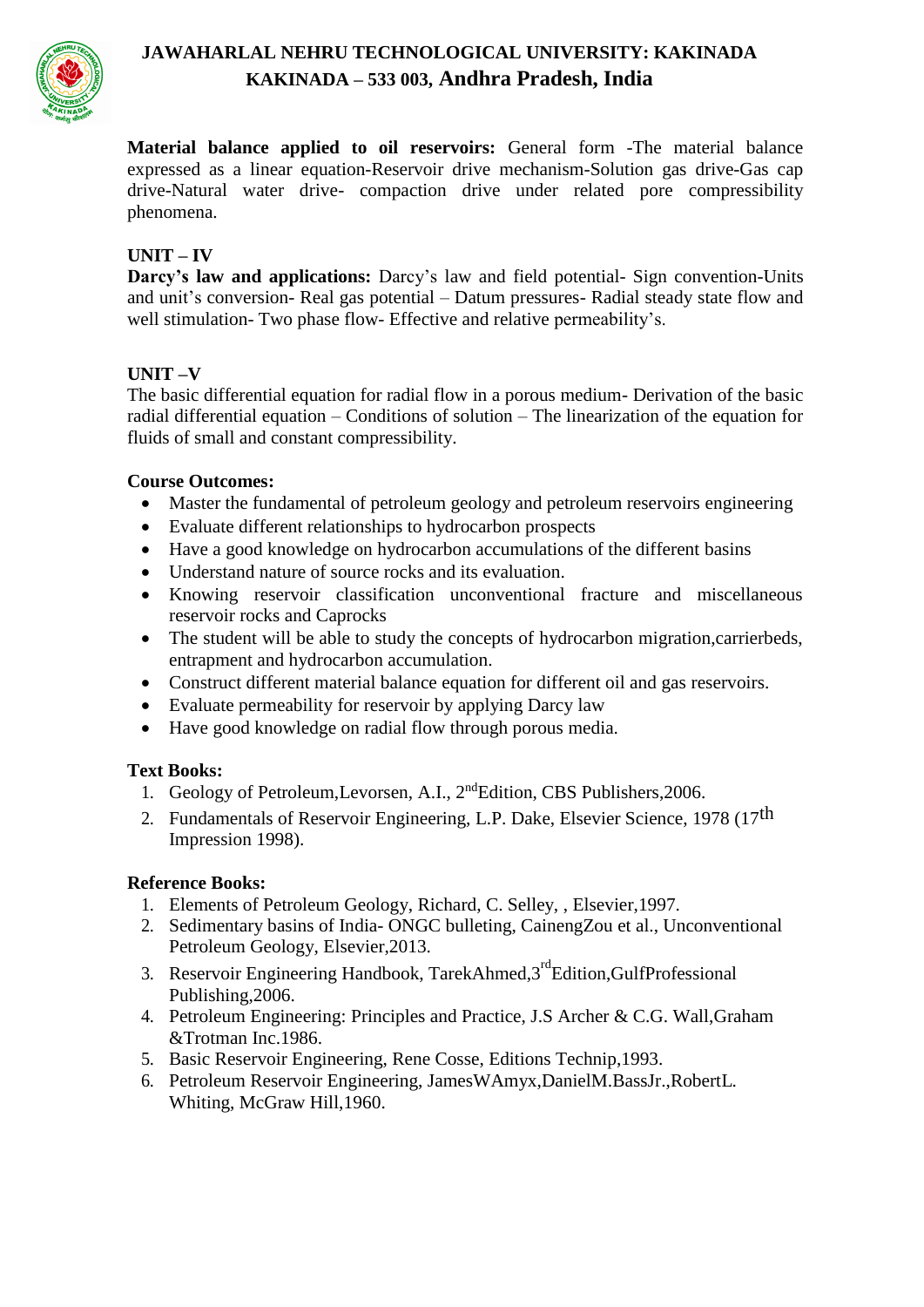

| I Year - I Semester |                              | . . | m |  |
|---------------------|------------------------------|-----|---|--|
|                     |                              |     |   |  |
|                     | <b>RESERVOIR STIMULATION</b> |     |   |  |

#### **Learning Objectives:**

Thiscoursedirectstowardsenhancementoftheoreticalconceptsandpracticallearningaspects in reservoir stimulation techniques like hydraulic fracturing and acidization.

The student will be able to

- Understand the basics and concepts of reservoir stimulation techniques
- Identify the nature of formation damage and apply suitable reservoir stimulation technique
- Apply various fracturing models depending upon the reservoir parameters
- Design and analyze stimulation treatments
- Characterize and select the suitable fracturing fluid and proppant
- Carry out post treatment analysis and production forecast

#### **UNIT – I**

**Modeling of hydraulic fractures and Design:** Conservation laws and constitutive equations- Fracture propagation models- Fluid flow modeling**-** Dimensionless fracture conductivity – Dimensionless productivity index – Designing for optimum length and width – Treatment Sizing – Proppant Placement Efficiency - Linear fracture-mechanics modeling for fracture height- Fracture-height prediction procedures- Techniques to measure fracture height. Fracturing diagnostic techniques- Pressure analysis

#### **UNIT – II**

**Fracturing fluids & Proppants - Characterization:** Water base fluids- Oil base fluids-Multiphase fluids- Additives- Execution – Proppants – Sphericity – Roundness – Crush Resistance – Conductivity – Selection of proppants and fracturing fluids - Rheology- fluid behavior–flowregimes-fluidfriction-Shearandtemperatureeffectsonfluidproperties-Foam fracturing fluids- Slurry rheology- Proppant transport- Fluid loss- Formation and fracture damage-Proppants.

# **UNIT – III**

**Fracture Diagnostics and Fractured well performance:** Post-fracture well analysis-Pseudo radial concepts – Nodal Analysis - Interpretation for finite conductivity fracture wells with wellbore storage- Comparison of production forecasts for untreated and fractured wells. Fracture diagnostic techniques – Tiltmeters –Microseismics

#### **UNIT – IV**

**Formation Damage:** Introduction- Quantifying Formation Damage -Flow Efficiency & Skin - Drilling-Induced - Caused by Completion & Workover Fluids - During Perforating &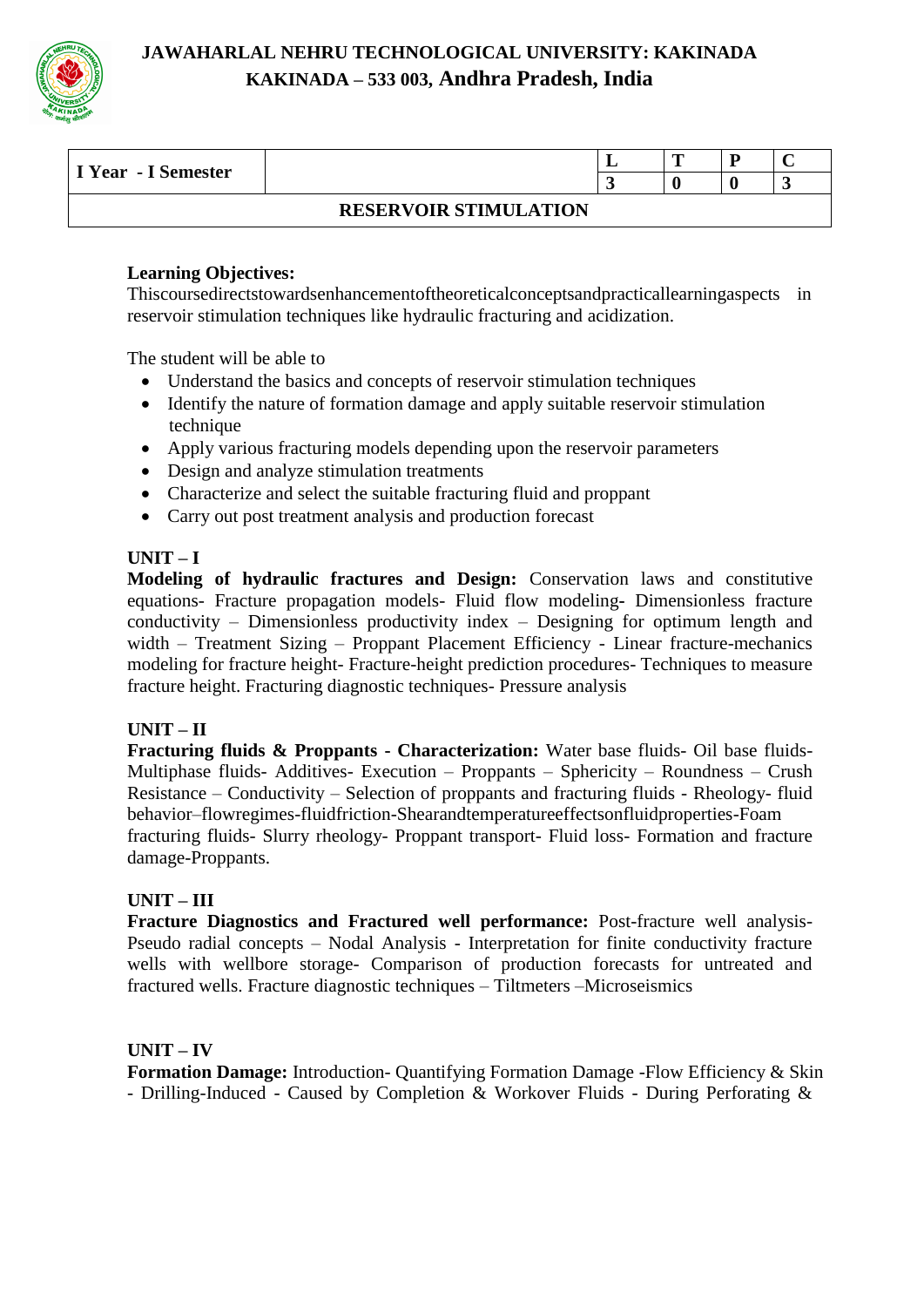

Cementing - Caused by Fines Migration - Caused by Swelling Clays - Damage in Injection Wells - Caused by Paraffin &Asphaltenes - Resulting From Emulsion & Sludge Formation - Resulting From Condensate Banking - Water Blocks - Wettability Alteration – Biological means of damage – Minimization Techniques

# **UNIT – V**

**Acidization:** Acidizing methods, Acid types & Chemistry – Reaction Kinetics – Acid Fracturing–MatrixAcidizinginSandstones–MatrixAcdizinginCarbonates–Acidadditives – Design the acidt reatments

# **Course Outcomes:**

The students will be able to:

- Gain the conceptual understanding of well stimulation techniques
- Gain working knowledge of fracturing methodologies of hydraulic fracturing.
- Assimilate data for the design of stimulation treatments.
- Design and analyze the well stimulation techniques like fracturing and acidization.
- Solve practical problems in fracturing and remedies to resolve the same.
- Solve practical problems in acidization and remedies to resolve the same.

# **Text Books:**

- 1. Reservoir Stimulation, Michael.J.Economides, KennethG.Nolte, 2<sup>nd</sup>Edition, Prentice Hall,1989.
- 2. Production Enhancement with Acid Stimulation, [Leonard Kalfayan, P](https://www.google.co.in/search?tbo=p&tbm=bks&q=inauthor%3A%22Leonard%2BKalfayan%22)ennWell Books, 2008.
- 3. Acid Stimulation, Syed A. Ali, Leonard Kalfayan, and Carl Montgomery, SPE Monograph, Vol.26,2016

# **Reference Books:**

- 1. Oil Well Stimulation, Robert S. Schechter, Prentice Hall,1992.
- 2. Modern Fracturing Enhancing Natural Gas Production, Michael J. Economides, Tony Martin, ET Publishing,2007.
- 3. Handbook of Hydraulic Fracturing, James G Speight, Wiley,2016.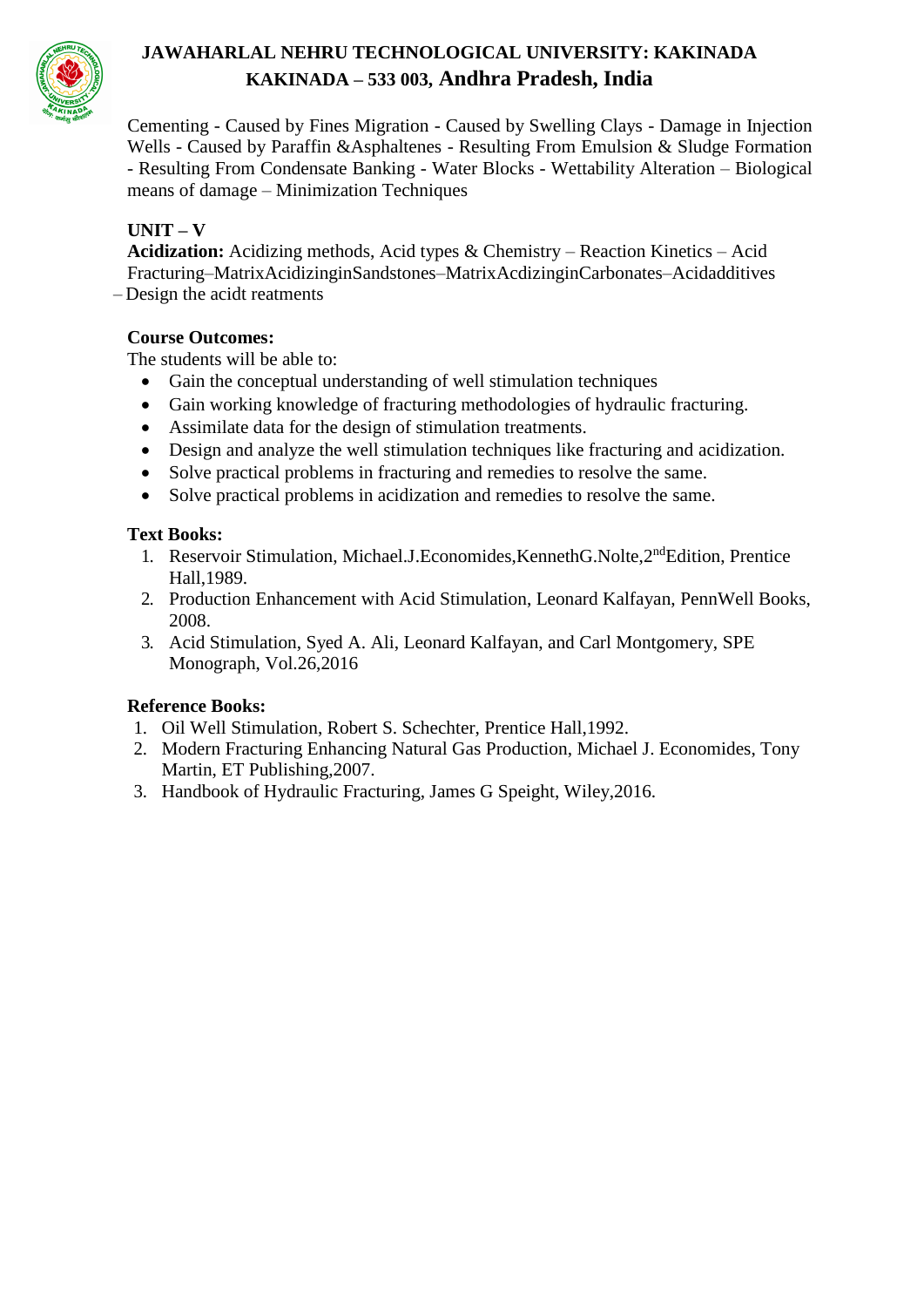

| $-$<br>$\sim$                    |                                 | -- | - | $\overline{\phantom{0}}$ |
|----------------------------------|---------------------------------|----|---|--------------------------|
| emester<br>Year<br>- 1<br>ັ<br>- |                                 |    |   |                          |
|                                  | the contract of the contract of |    |   |                          |

# **PETROLEUM WELL DRILLING & PRODUCTION ENGINEERING**

# **Learning objectives:**

- Knowledge of drilling operations.
- Understand different casing and cementation techniques.
- Understand the basis of stock pipe, well control operations.
- Knowledge of basic reservoir considerations and well performance.
- Understand the well deliverability.

# **UNIT – I: Drilling**

**Overview of drilling**: Drilling Planning Approaches- Drilling team- Types of drilling. Rotary bit technology- Drilling string basics.

**Drilling fluids and hydraulics**: Drilling fluid economics- Drilling fluid properties- Drilling fluid report hydraulics calculations- Bit Hydraulics- Lost circulation.

# **UNIT – II**

**Casing & cementation**: Casing standards- Casing coupling- Cementing: Introduction cement slurries-Typical field calculations- Cementing nomenclature- Cement additives-Casing & cementing analysis report.

**Stuck pipe, well control**: Kicks- Kick control- Pressure control theory- BOP-Special kick problems and procedures to free the pipes and Fishing operations.

**Driller's logs**: Sample logs- Miscellaneous logging devices.

# **UNIT – III: Production Engineering**

Reservoir considerations - the flow of fluids into the wellbore. The concept of Productivity Index (PI) and the Inflow Performance Relationships (IPR) for oil and gas wells. Use of radial flow equation to define PI, and the factors affecting the shape of IPR curves. Use of generalized pressure functions. Transient IPR curves.

# **UNIT – IV**

Well performance prediction with reservoir pressure depletion and changes in gas oil ratio. Basic concept of single and multi-phase fluid flow in pipes. Vertical and inclined flow in oil and gas wells- energy and pressure losses, flow regime, correlation's and computational methods. Gas condensate wells.

# **UNIT – V**

Nodal Analysis: Introduction to Nodal Analysis. Performance prediction and surface pressure optimization. Evaluation of Choke performance for gas and multiphase flow. Determination of well deliverability for oil and gas wells.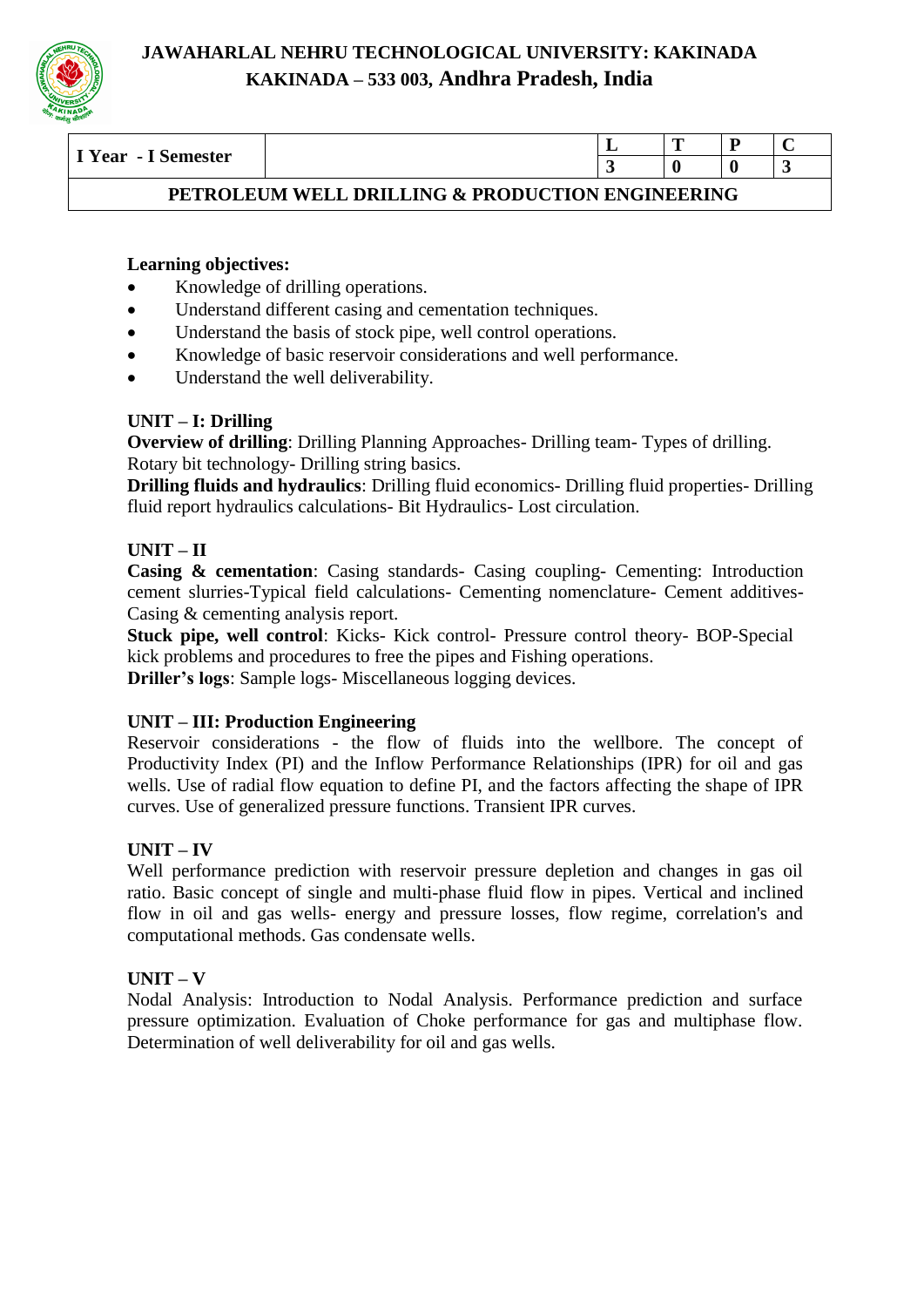

# **Course Outcomes:**

- Gain knowledge on drilling operations and drilling fluid operations.
- Working knowledge on casing and cementation techniques.
- Have the knowledge of production engineering in to reservoir properties and well deliverability for oil and gaswells.

### **Text Books**

- 1. Oil Well Drilling Engineering: Principles and Practice, H. Rabia, Graham & Trotman,1985.
- 2. Working Guide to Drilling Equipment and Operations, William Lyons, Gulf Publishing,2009.
- 3. Petroleum Production Engineering: A computer Assisted Approach, BoyunGuo, WilliamC. Lyons, Ali Ghalambor, Elsevier Science & Technology Books, 2007.
- 4. Petroleum Production Systems, M. J. Economides, A. Daniel Hill & C. E. Economides, Prentice- Hall, N. J – 07488,1994.

#### **Reference Books:**

- 1. Petroleum Engineering: Drilling and Well Completion, Carl Gatlin, Prentice-Hall, Inc.,1960
- 2. Drilling Engineering: A Complete Well Planning Approach, Neal Adams, Tommie CharrierPennwell, 1985.
- 3. Practical Well Planning and Drilling Manual, Steve Devereux, Pennwell,1998.
- 4. Primer of Oil Well Service, Workover and Completion, Petroleum Extension Service, University of Texas at Austin,1997.
- 5. Formulas and Calculation for Drilling, Production and workover, Norton J. Lapeyrouse,  $2<sup>nd</sup>$ Edition, Gulf Publishing, 2002.
- 6. Applied Drilling Engineering, Adam T. Bourgoyne Jr., Keith K. Millheim, Martine E. Chenevert and F. S. Young Jr., Society of Petroleum Engineers,1991.
- 7. Well Engineering and Construction, HussainRabia, Entrac Consulting,2002.
- 8. Drilling Fluids Processing Handbook, ASME Shale Shaker Committee, Gulf Professional Publishing, 2005.
- 9. Fundamentals of Drilling Engineering, Robert F. Mitchell, Stefan Z. Miska, Society of Petroleum Engineers,2011.
- 10. ProductionTechnologyI-II, Institute of Petroleum Engineering, Herriot Watt University.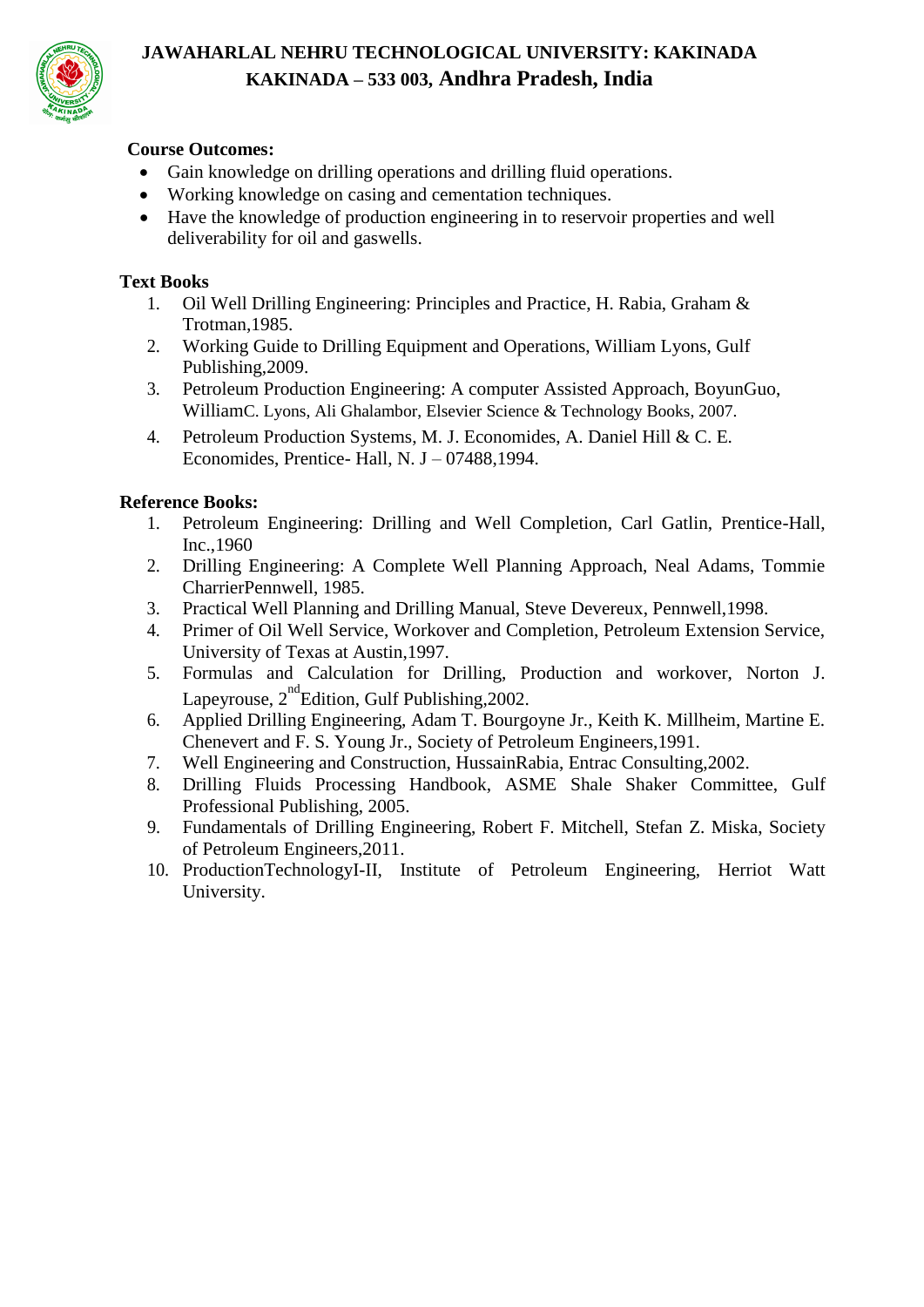

| I Year - I Semester                               |  |  | m |  |  |  |  |  |
|---------------------------------------------------|--|--|---|--|--|--|--|--|
|                                                   |  |  |   |  |  |  |  |  |
| ADVANCED NUMERICAL METHODS AND APPLIED STATISTICS |  |  |   |  |  |  |  |  |

# **Learning Objectives:**

- The course is designed to equip the students with the necessary mathematical skills and techniques that are essential for an engineering course.
- The skills derived from the course will help the student from a necessary base to develop numerical methods and design concepts.

# **UNIT – I: Numerical Integration and Differentiation**

**Newton-Cotes Integration Formulas:** The Trapezoidal rule, Simpson's rules, Integration with unequal Segments, Open Integration Formulas, Multiple Integrals.

**Integration of Equations:** Newton-Cotes Algorithms for Equations**,** Romberg Integration, Adaptive Quadrature**,** Gauss Quadrature, Improper Integrals.

**Numerical Differentiation:** High-Accuracy Differentiation Formulas, Richardson Extrapolation, Derivatives of Unequally Spaced Data, Derivatives and Integrals for Data with Errors, Partial Derivatives, Numerical Integration/Differentiation with Software Packages.

# **UNIT – II: Ordinary Differential Equations**

Explicit and Implicit Forms of Difference Equations, Taylor's and Euler's Methods, Runge-Kutta Methods, Systems of Equations, Adaptive Runge-Kutta Methods, Stiffness of ODEs & Multi step methods, Gear's Algorithm, Finite Difference Technique for Boundary Value Problems (BVP), derivative boundary conditions, convergence and stability of finite difference schemes.

# **UNIT – III: Partial Differential Equations** Finite Difference Approximations.

Finite difference methods – Elliptic equations: Laplace equation, Solution Technique, Boundary Conditions, The Control-Volume Approach.

Finite Difference methods- Parabolic Equations: The Heat-Conduction Equation, Explicit Methods, A Simple Implicit Method, The Crank- Nicolson Method, Parabolic Equations in Two Spatial Dimensions.

# **UNIT – IV: Finite element method**

Finite-Element Method: The General Approach, Finite-Element Application in One Dimension Two-Dimensional Problems, Solving PDEs with Software Packages.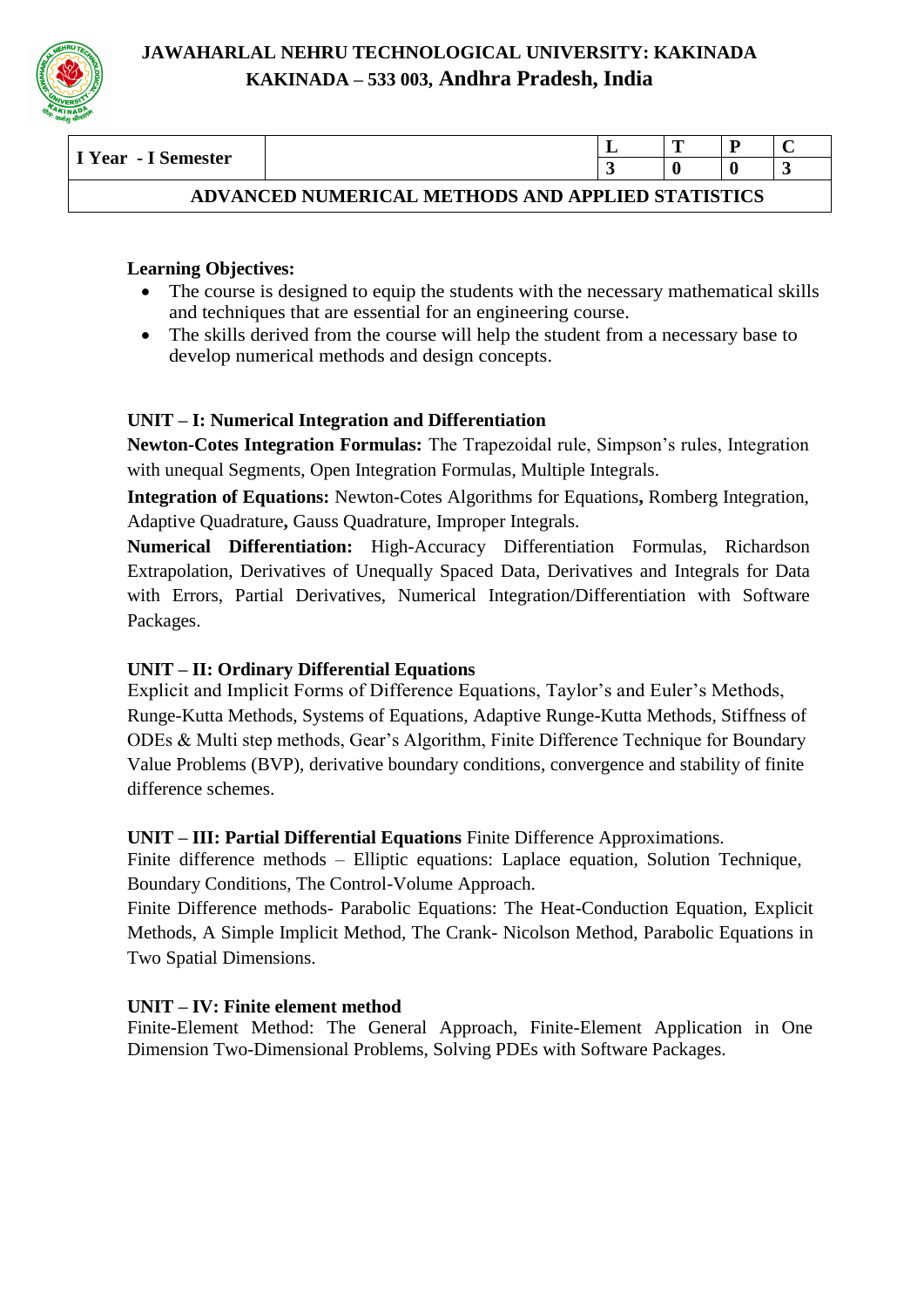

# **UNIT – V: Application of Statistical Methods**

Joint probability distributions, marginal distributions, conditional distribution, statistical independence.

Reliability applications: Failure rate – Failure Laws of Exponential, Normal, Weibull models, Reliability of a component - System reliability connected with parallel and series components.

# **Course Outcomes:**

At the end of the course, student will be able to:

- Solve Numerical Integration and Differentiation.
- Determine Ordinary Differential Equations and Partial Differential Equations
- The determine general solution to Finite element method and Application of Statistical Methods
- Calculate total derivative, Taylor's and Euler's Methods, Runge-Kutta Methods, Systems of Equations, Adaptive Runge- Kutta Methods, Stiffness of ODEs & Multi step methods.

# **Text Books:**

- 1. Numerical methods for engineers, StevenC.Chapra,RaymondP.Canale; McGraw Hill higher education, 6<sup>th</sup>edition, 2010.
- 2. Probability and Statistics for Engineers and Scientists, RonaldE.Walpole, SharonL.MyersandKeyingYe;Pearson,Eighthedition.

# **Reference books:**

- 1. Mathematical Methods in Chemical Engineering, Jenson V.G. and Jeffreys G.V; Academic press, 2<sup>nd</sup>edition.
- 2. Advanced Engineering Mathematics, ErwinKreyszig,Wiley-India publication, 8<sup>th</sup>edition.
- 3. Introductory Methods of Numerical Analysis, Sastry S.S; 4<sup>th</sup>Edition, PHI Learning Pvt. Ltd.,2006.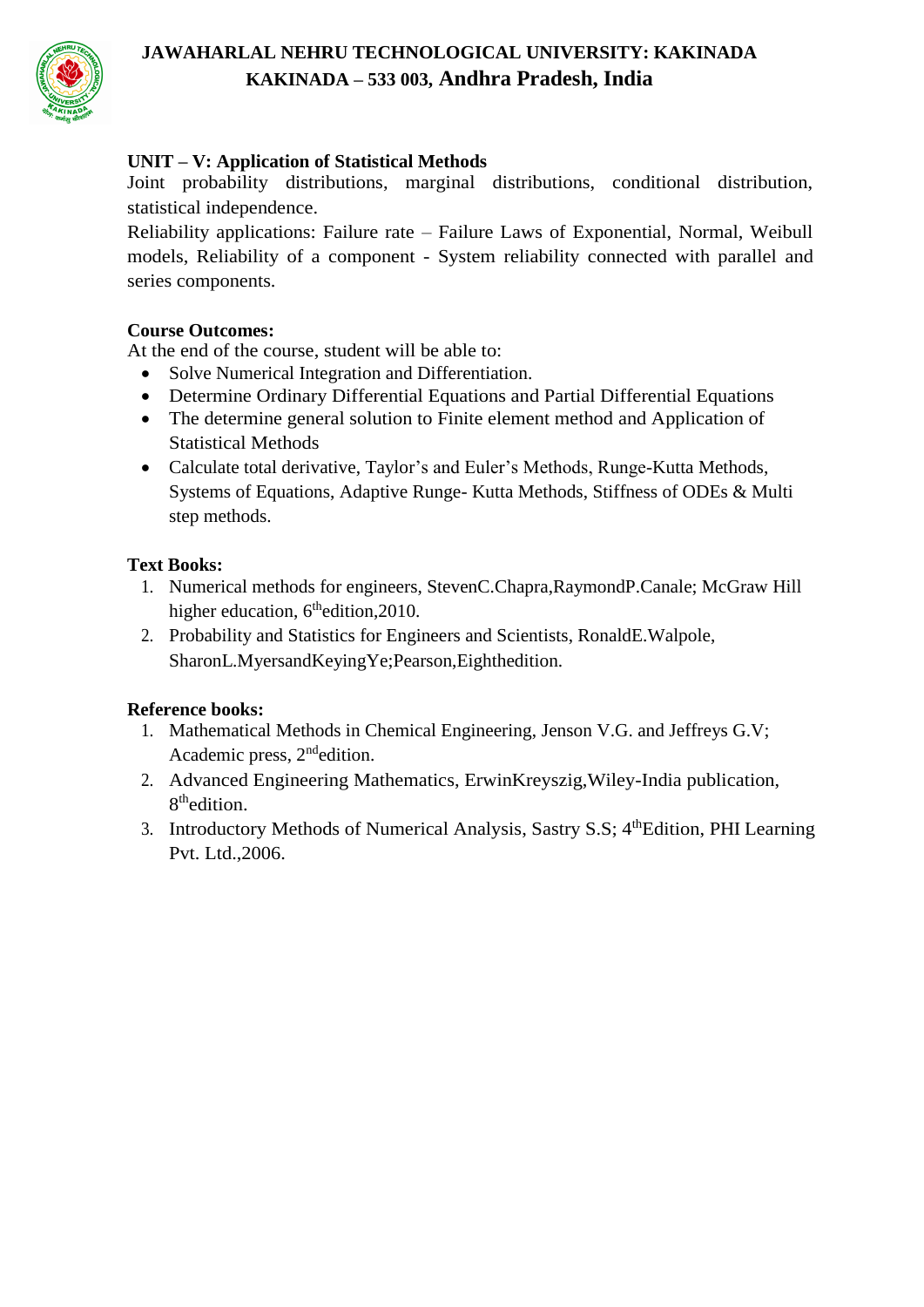

| I Year - I Semester                                       |  |  |  |  |  |  |  |  |
|-----------------------------------------------------------|--|--|--|--|--|--|--|--|
|                                                           |  |  |  |  |  |  |  |  |
| , BED METHANE ENGINEERING & SHALE GAS ENGINEERING<br>COAL |  |  |  |  |  |  |  |  |

#### **Learning Objectives:**

This course introduces the student the basics of coal bed methane by giving an overview of reservoir, drilling, production.

This course makes the students to:

- Have overview of scenario of CBM.
- Deal with basic principles of sorption and isotherms.
- Have basic idea of completions and driving of CBM reservoirs.
- Understand the hydrofrac job for coalseams.

# **UNIT – I: Coal Bed Methane Engineering**

**Introduction**: Overview of coal bed methane (CBM) in India – CBM vs Conventional Reservoirs. Coal chemistry – Significance of rank – Cleat system and natural fracturing.

#### **UNIT-II**

**Sorption**: Principles of Adsorption-The Isotherm construction-CH4 retention by coal seams- CH4 content determination in coal seams-The isotherm for recovery prediction-Model of the micro-pores-coal sorption of other molecular species.

#### **UNIT-III**

**Well Construction**: Drilling-Cementing. Formation Evaluations, Logging: Borehole environment-Tool measurement response in coal-wire line log evaluation of CBM wells-Gas- In-Place calculations-Recovery factor-Drainage area calculations.

**Hydraulic fracturing of coalseams**: Need for fracturing coals-Unique problems in fracturing coals-Types of fracturing fluids for coal-In situ conditions-Visual observation of fractures. Water production and disposal from CBM wells

#### **UNIT-IV: Shale Gas Engineering**

Origin of Shale Gas, characteristics of shale gas. Characteristics of shales containing gas. Drilling options in shale gas reservoirs, vertical drilling and hydro fracturing, horizontal drilling and hydro fracturing, Production complications in shale gas production stimulation of shale gas reservoirs

#### **UNIT-V**

Evaluation of play in shale gas reservoirs various factors required to be analyzed for shale gas evaluation play visual kerogen analysis. Different case studies of shale gas deposits.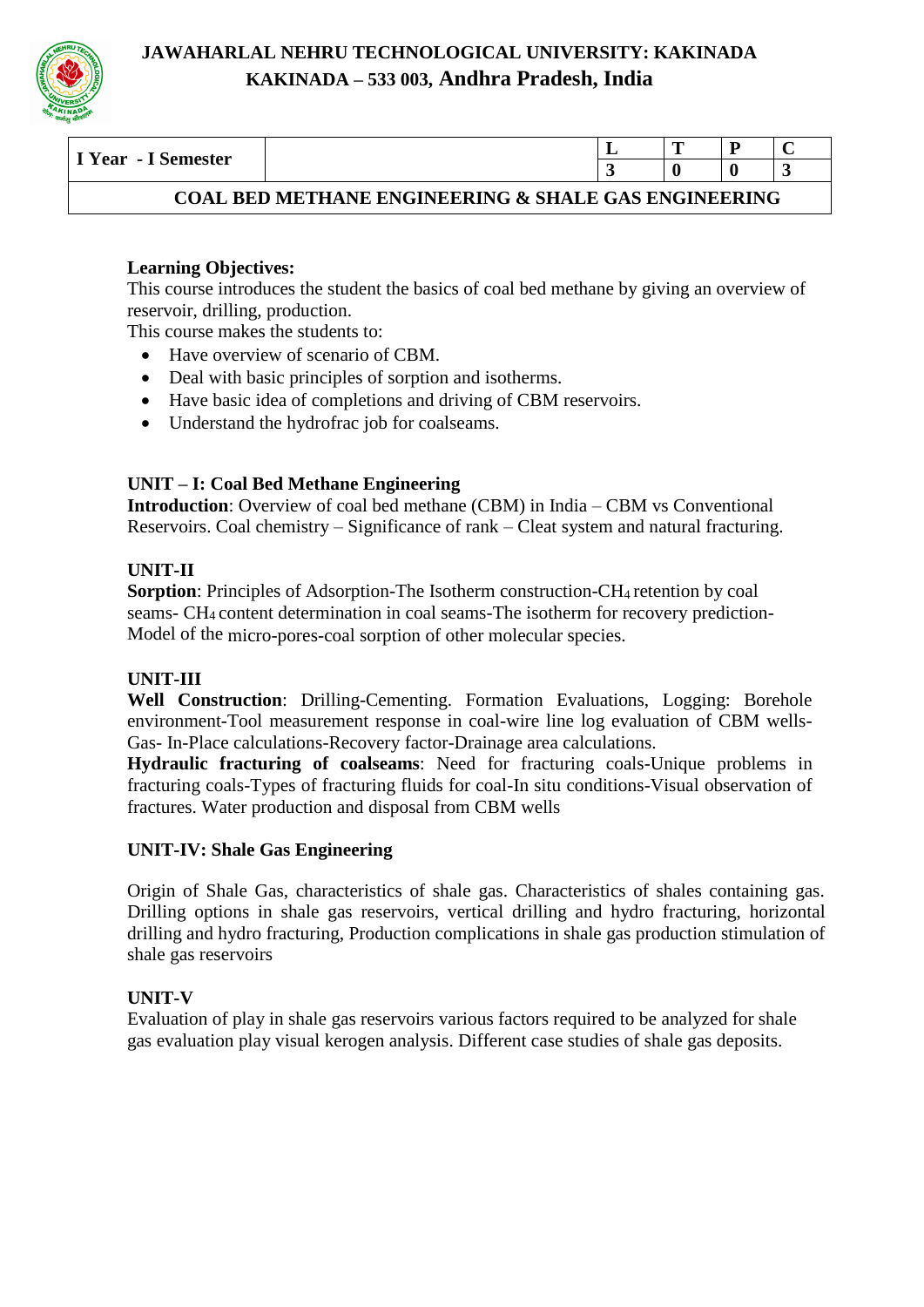

#### **Course Outcomes:**

By successful completion of this course, the students will be able to:

- Master the fundamentals of coal bed methane.
- Construct different isotherms.
- Evaluate different logs for CBM reservoirs.
- Have good knowledge on water disposal techniques and environmental laws.
- Understand reservoir drilling and production of CBM.

# **Text Books:**

- 1. Coal Bed Methane: Principles and Practice, R. E. Rogers, 3rdEdition, Prentice Hall, 1994.
- 2. Coal Bed Methane, Robert A. Lamarre, American Association of Petroleum Geologists,2008.

#### **Reference Books:**

- 1. Fundamentals of Coal Bed Methane Reservoir Engineering, John Seidle, Pennwell Corp.,2011.
- 2. Coal Bed Methane, Society of Petroleum,1992.
- 3. AGuidetoCoalBedMethaneOperations,B.A.Hollub,SocietyofPetroleum,1992.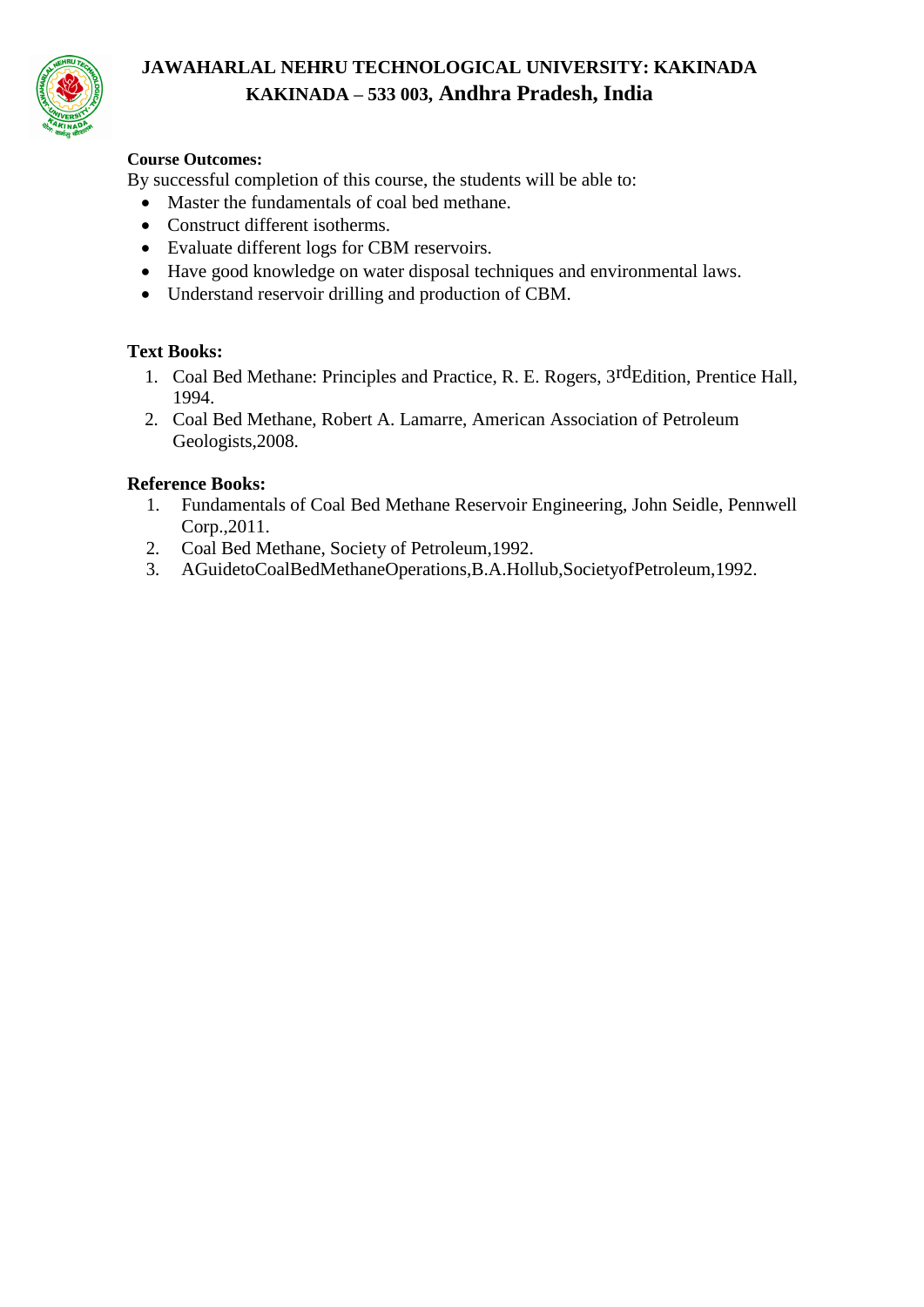

| I Year - I Semester                  |  |  | m |  |  |  |  |  |  |
|--------------------------------------|--|--|---|--|--|--|--|--|--|
|                                      |  |  |   |  |  |  |  |  |  |
| <b>TRANSPORTATION OF OIL AND GAS</b> |  |  |   |  |  |  |  |  |  |

# **Learning Objectives:**

The objectives of this course is to acquire knowledge on the

- Multiphase flow and transport of fluids pertaining to the oil sector, specifically crude oil, refinery products and natural gas.
- Characterization of multiphase flow in the oil sector with respect to heat, mass and momentum transfer.
- System design and operability in subsea system.

# **UNIT – I**

**Physical and Transport properties**: Physical and transport properties of crude oil, Petroleum liquids and Natural gas.

#### **UNIT – II**

**Modes of Crude Oil, Hydrocarbon Liquids and Gas Transportation:** Tank-Trucks and Rail Transportation, Oceanic Tanker Transportation, Inland Water, Coastal and Oceanic, Tanker Size, Power, Cargo Space, Marine Storage Terminals, Shore Installation.

#### **UNIT – III**

**Pipeline Transportation of Oil:** Crude oil and product flow characteristics, heat flux estimation, temperature gradient in flowing fluid in exposed and buried pipeline, insulation types and thickness, rheology and non-newtonian behavior. Pressure waves, waterhammer; Slug transportation; Leaks and ruptures in pipelines; Isothermal oil transport; Non-isothermal oil transport; Methods of improving flow characteristics. Computer simulations.

**Wax and Asphaltenes:** Wax; Wax Management; Wax Remediation; Asphaltenes; Asphaltenes Control; Design Philosophies.

#### **UNIT – IV**

**Pipeline transportation of Natural gas**: Temperature of flowing gases; Steady state flow& Transient flow in pipeline systems; Computer simulation of the flow in pipeline system.

# **UNIT – V**

**Subsea System Engineering**; Flow assurance challenges; flow assurance concerns; typical flow assurance process; fluid characterization and property assessments; steadystate hydraulic and thermal performance analyses; transient flow hydraulic and thermal performances analyses; system design and operability.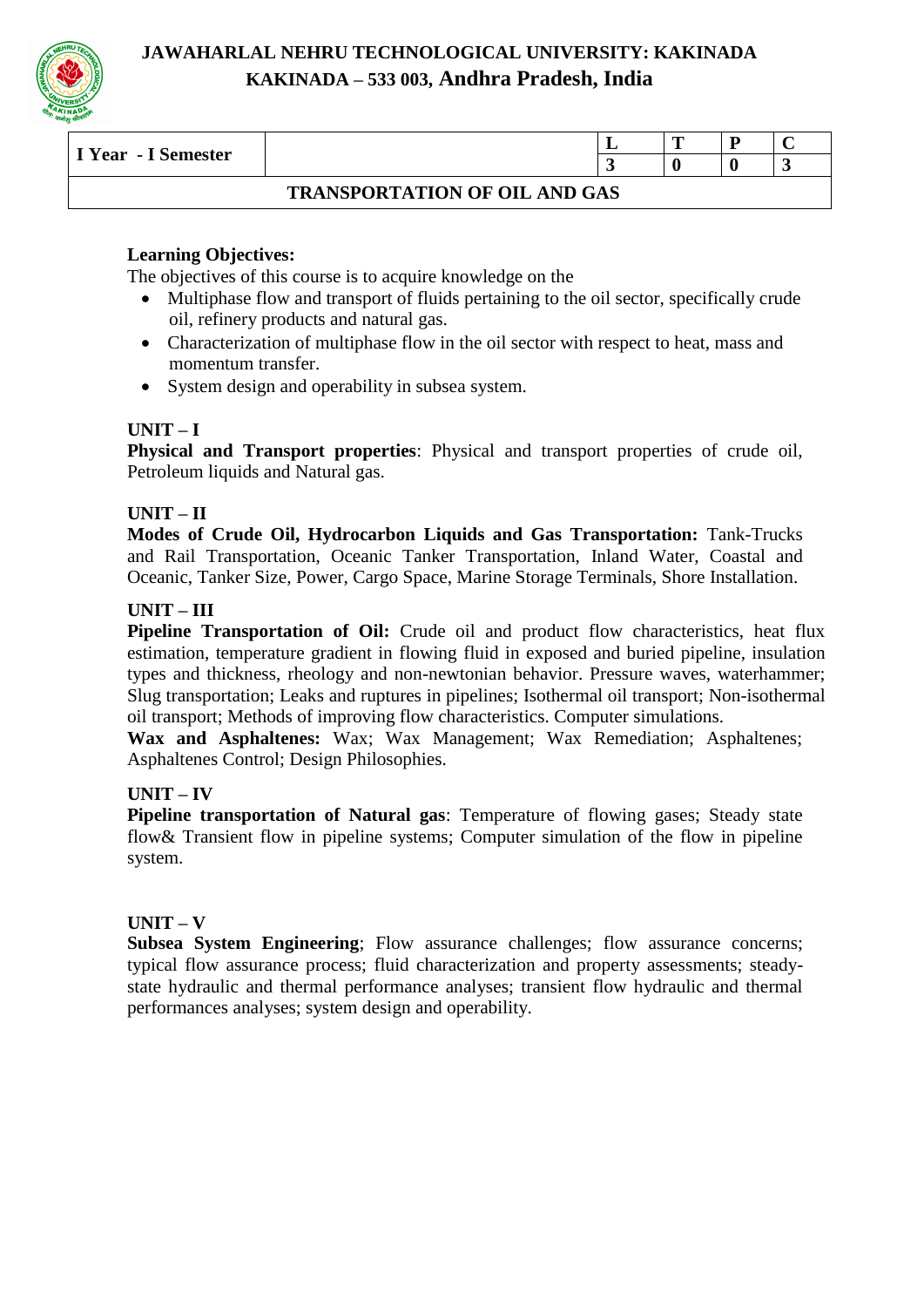

**Heat Transfer and Thermal Insulation**: Heat Transfer Fundamentals; U-Value; Steady-State Heat Transfer; Transient Heat Transfer; optimum insulation thickness calculations. Thermal Management Strategy.

**Hydrates:** Physics and Phase Behavior; Hydrate Prevention; Hydrate Remediation; Hydrate Control Design Philosophies.

# **Course Outcomes:**

The student of this course will have:

- Sound knowledge of properties of fluids and their flow behavior in an oil industry pipelines.
- Acquire knowledge of all the transport phenomenon specific to the reservoir and oil industry.
- Preliminary knowledge of subsea system performance and challenges.

# **Text Books:**

- 1. Production and Transport of Oil and Gas (Part B: Gathering and Transport), Szilas A.P, 2<sup>nd</sup>Edition, Elsevier Publications, 1986.
- 2. Subsea Engineering Handbook, Yong Bai., QiangBai, Gulf Professional Publishing, Elsevier,2012.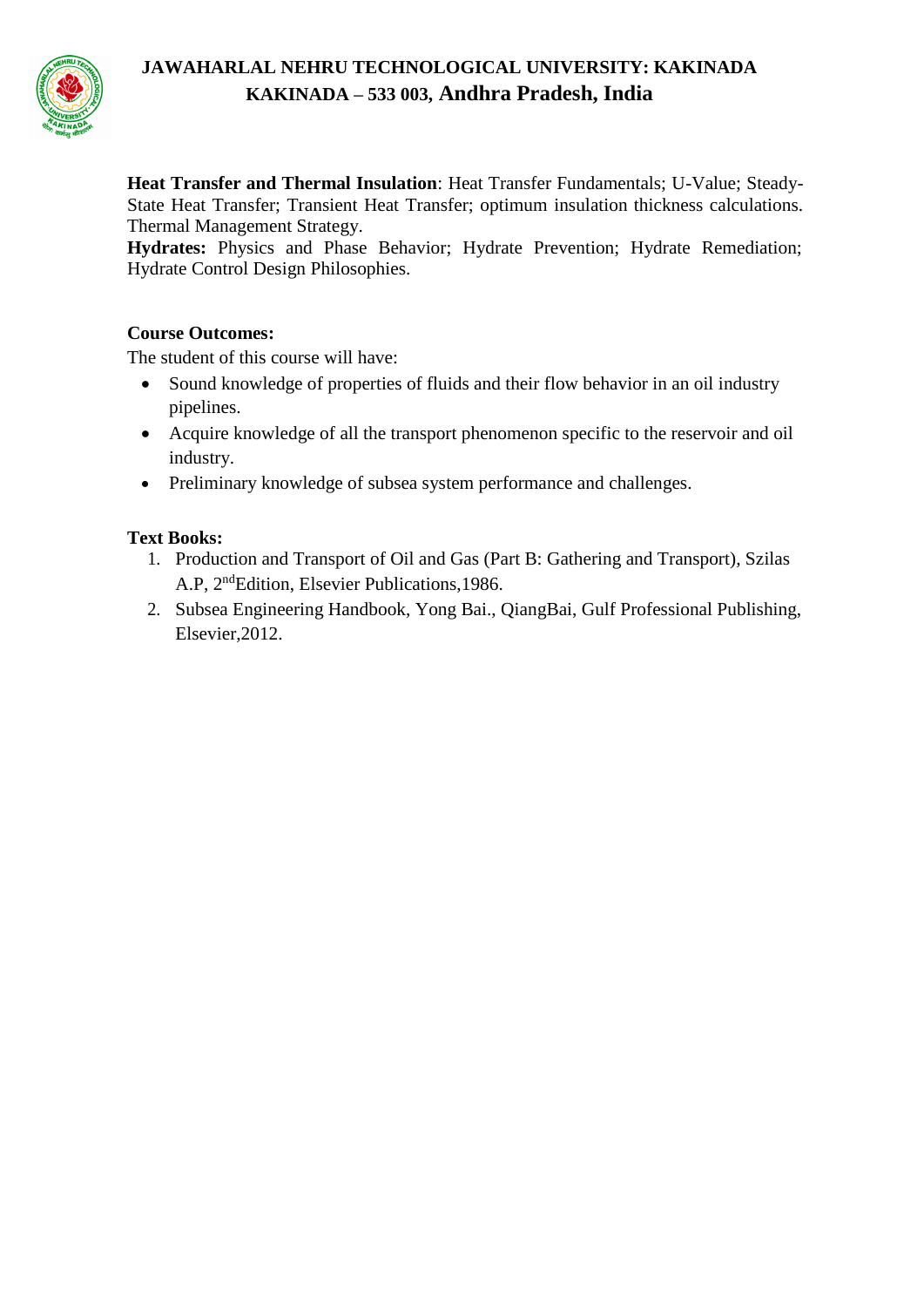

| $- - -$<br>$\sim$<br>Semester<br>Year<br>- 1<br>-<br>~ | - |  |
|--------------------------------------------------------|---|--|
|                                                        |   |  |

# **Advanced Well Logging Techniques & Well Testing Analysis**

# **Learning objectives:**

- Physical properties of the subsurface, strata like resistivity, porosity, thickness etc. through tools like latero, induction, density, neutron,etc.
- Log interpretation data with the help of advanced technology tools namely, Scanner, NMR, Modular formation tester etc.
- Analysis of flow and pressure tests in oil reservoirs, fractured wells.
- Flow Modelling in Reservoirs with respective to fracture porosity, pressure derivatives and multi rate tests of reservoir flows.

# **UNIT-I**

Latest advances in Micro and Spherically focused logs to image thin beds and different radioactive logs and their utility in calculating density, porosity and estimation of water saturation.

# **UNIT-II**

NMRloggingandtheirrecentadvancesintheindustry.Understandingoffluidsaturationfrom NMR logs. Identification of fractures through formation Micro imager.

# **UNIT-III**

Principles and operation of Dip-meterlogs. Interpretation of Dipmeter logs to obtain structural dips of the layers encountered in the borehole and correlation of the same with the nearby offset wells.

# **UNIT-IV**

**Application of Pressure and Derivative to Drawdown and Buildup Tests:** Pressure-based analysis of flow and buildup tests- Derivative-based analysis of flow and buildup tests, TDS technique-Determining Average reservoir pressure-Drainage area and pore volume offbounded systems, oil in place.

**Hydraulically Fractured Wells and Gas Well Testing:** Uniform-flux and infiniteconductivity models of hydraulic fractures- Finite-conductivity: linear, bilinear, and elliptical flow-Geometry of inclined hydraulic fractures-Interpreting gas well tests using pressure and pseudo-pressure derivative.

# **UNIT-V**

**Naturally Fractured Reservoirs and Carbonates:** Indicators and types of NFR-Pseudosteady state and unsteady state matrix flow models- Storativity and Porosity Partitioning coefficient-FractureporosityfromwelllogsandwelltestanalysisInterpretationofinterference and pulse tests, pressure derivative.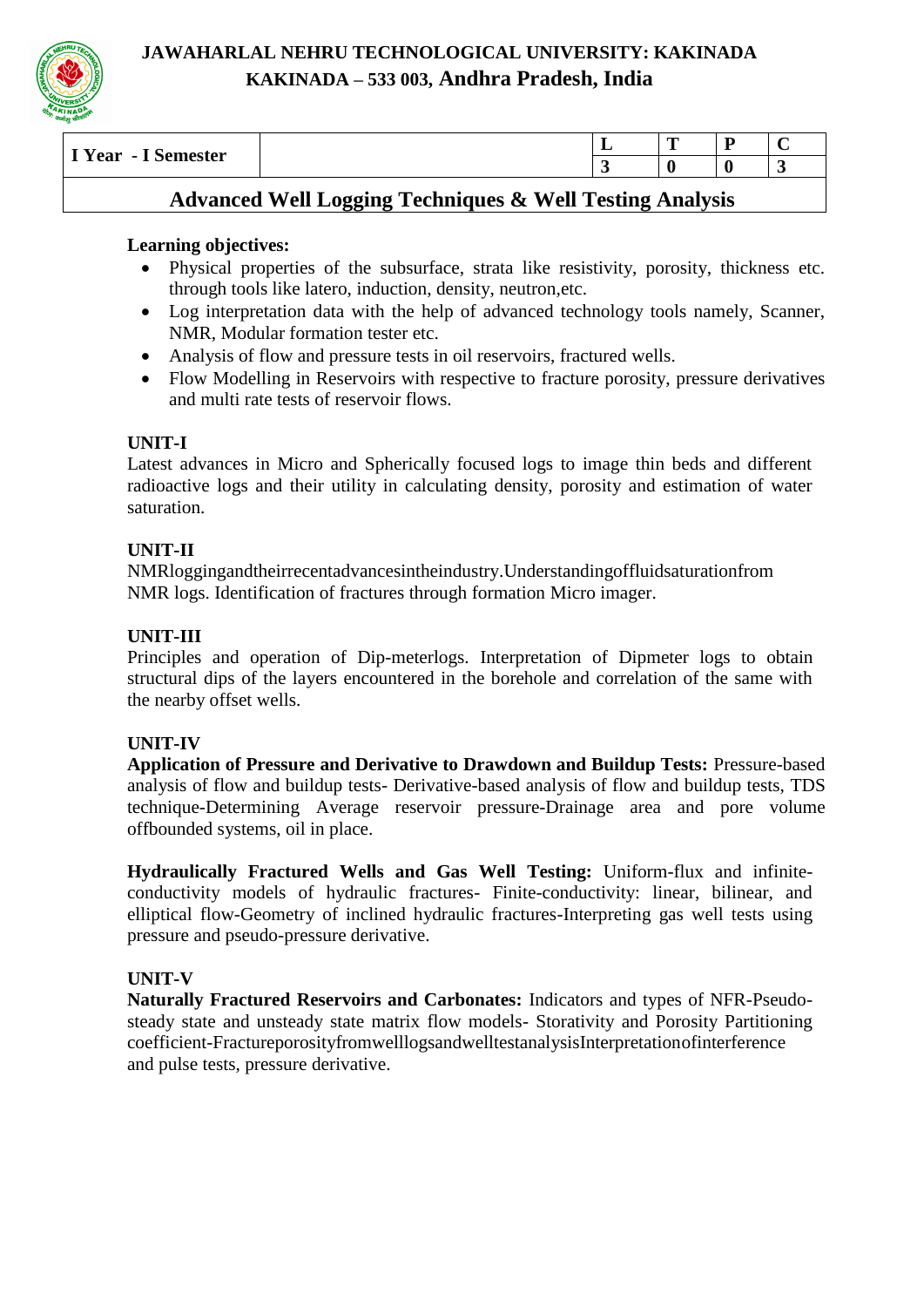

**Multiphase Flow, Multirate Tests, and Partially Perforated Wells:** Conventional and modern interpretation of multi-ratetests-Applications of TDS, convolution and deconvolution techniques- Partially completed/penetrated/perforated wells-Vertical permeability from spherical flow, MDT.

#### **Course Outcomes:**

Students will be able to learn:

- Advanced theoretical knowledge of well logging.
- Well logging and data interpretation using advanced tools.
- Reservoir fracture porosity & pressure testing including build-up tests and pressure derivatives.
- Multirate analysis in naturally fractured reservoirs.

#### **Text Books:**

- 1. Open-Hole Log Analysis and Formation Evaluation, Richard M.Batemons, International Human Resources Development Corporation, Bostan,1985.
- 2. Well Logging for Earth Scientists, Darwin V. Ellis, Julian M. Singer, Springer,2007.
- 3. Petroleum Reservoir Engineering Practice, NnaemekaEzekwe, 1<sup>st</sup>Edition, Prentice Hall,2010.
- 4. Advanced Reservoir Engineering, Tarek Ahmed and Paul D Mc Kinney, Gulf Professional publishing, Elsevier,2005.

#### **Reference Books:**

- 1. Fundamentals of Well Log Interpretation: The Acquisition of Data, Oberto Serra, Elsevier,1984.
- 2. Well Logging Handbook, Oberto Serra, Editions Technip,2008.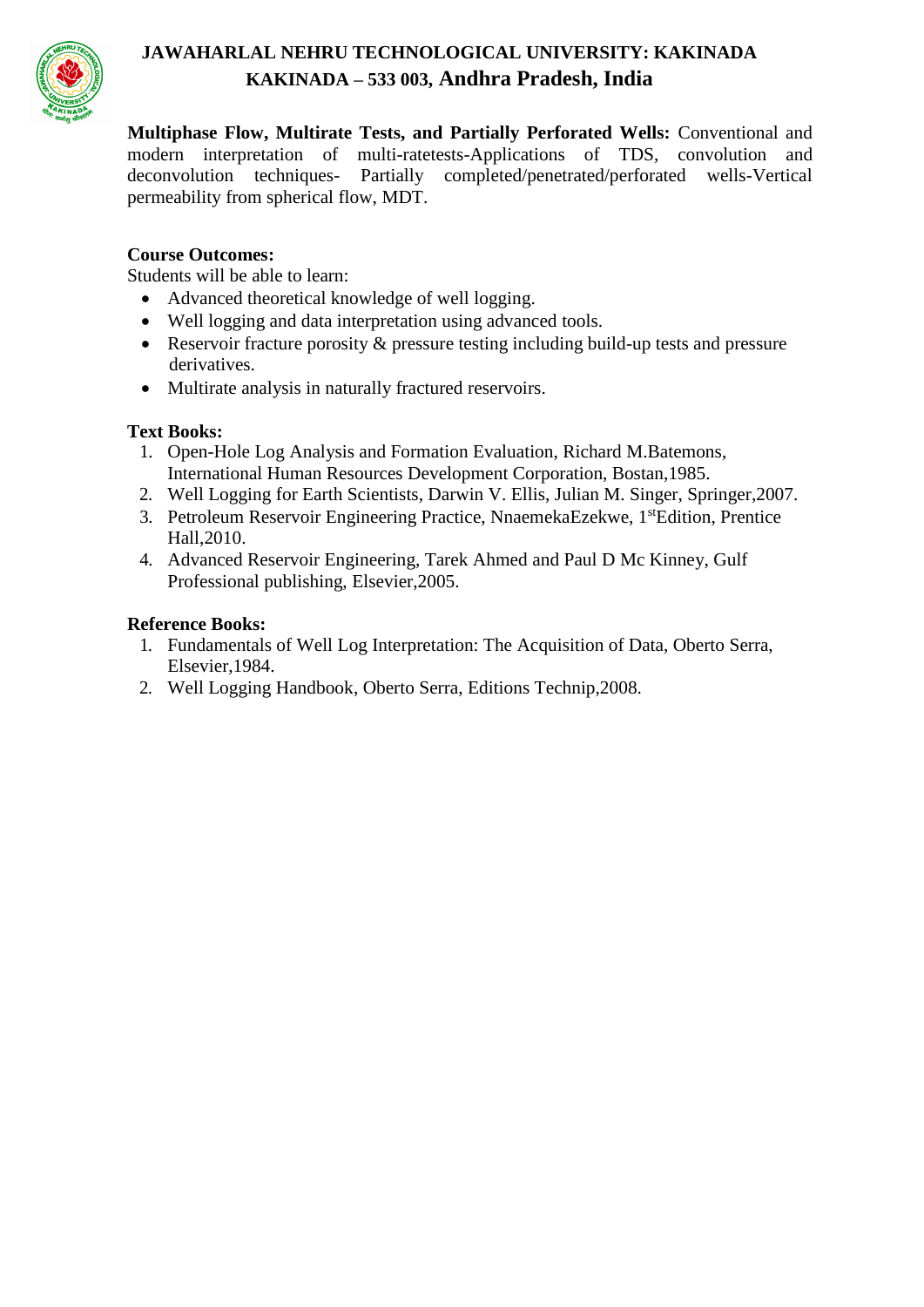

| I Year - I Semester                 |  |  | $\overline{ }$ |  |  |
|-------------------------------------|--|--|----------------|--|--|
|                                     |  |  |                |  |  |
| <b>RESEARCH METHODOLOGY AND IPR</b> |  |  |                |  |  |

# **UNIT - I**

**Research methodology**: Objectives and motivation of research - Types of research - Research approaches - Significance of research - Research methods verses methodology - Research and scientific method - Importance of research methodology - Research process - Criteria of good research - Problems encountered by researchers in India - Benefits to the society in general. Defining the research problem: Definition of research problem - Problem formulation - Necessity of defining the problem - Technique involved in defining a problem.

# **UNIT – II**

**Literature survey**: Importance of literature survey - Sources of information - Assessment of quality of journals and articles - Information through internet.

Literature review: Need of review - Guidelines for review - Record of research review.

# **UNIT – III**

**Research design**: Meaning of research design - Need of research design - Feature of a good design - Important concepts related to research design - Different research designs - Basic principles of experimental design - Developing a research plan - Design of experimental setup - Use of standards and codes.

# **UNIT – IV**

**Data collection**: Collection of primary data - Secondary data - Data organization - Methods of data grouping - Diagrammatic representation of data - Graphic representation of data - Sample design - Need for sampling - Some important sampling definitions - Estimation of population - Role of statistics for data analysis - Parametric vs. non parametric methods - Descriptive statistics - Measures of central tendency and dispersion - Hypothesis testing - Use of statistical softwares.

Data Analysis: Deterministic and random data - Uncertainty analysis - Tests for significance - Chi-square - Student's t-test - Regression modeling - Direct and interaction effects – ANOVA - F-test - Time series analysis - Autocorrelation and autoregressive modeling.

# **UNIT - V**

**Research report writing**: Format of the research report – Synopsis – Dissertation - Thesis - Its differentiation – References – Bibliography – Webliography - Technical paper writing - Journal report writing - Making presentation - Use of visual aids.

Research proposal preparation: Writing a research proposal and research report - Writing research grant proposal.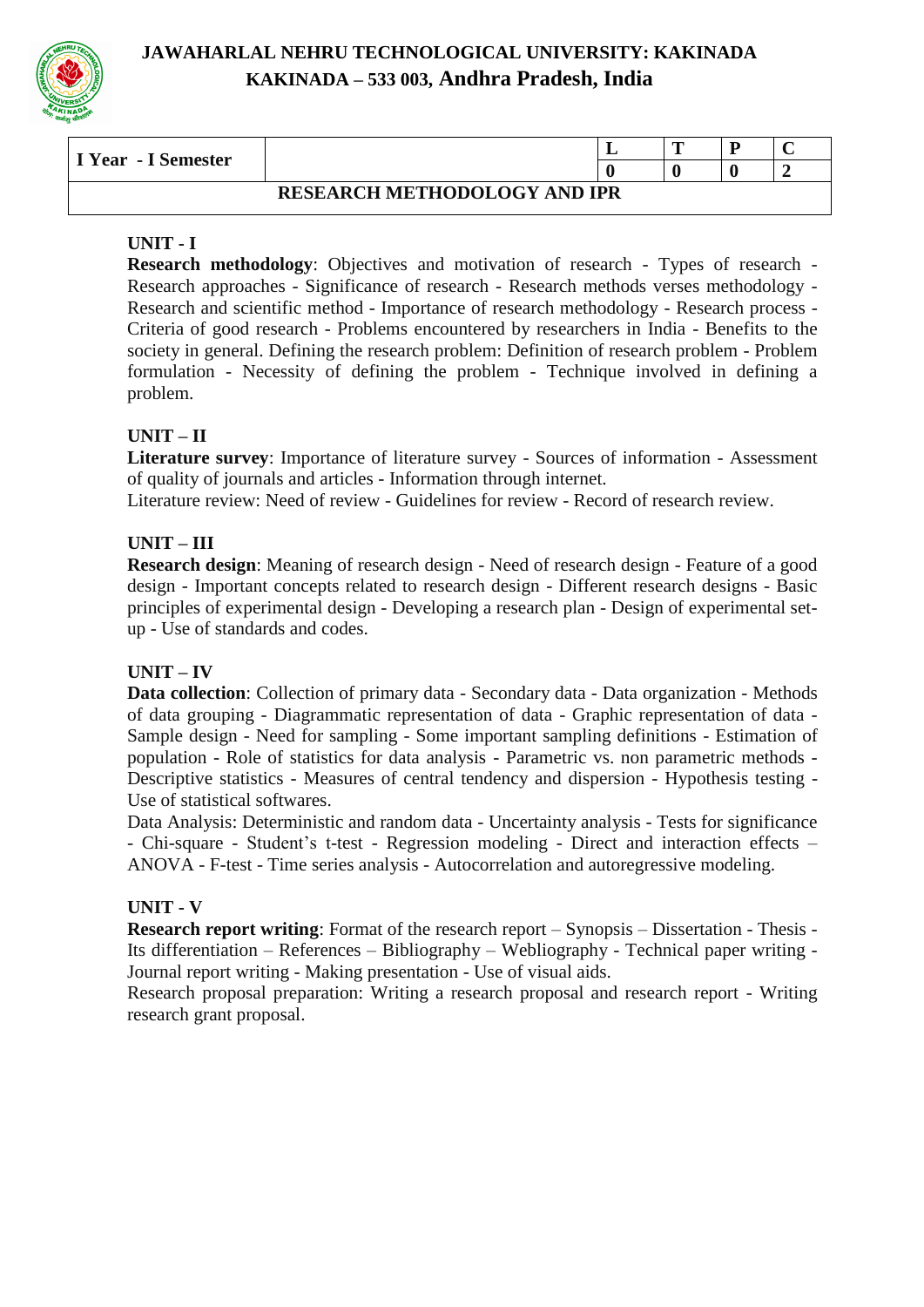

### **References:**

- 1. C.R Kothari, "Research Methodology, Methods & Technique", New Age International Publishers, New Delhi, 2004.
- 2. R. Ganesan, "Research Methodology for Engineers", MJP Publishers, Chennai, 2011.
- 3. RatanKhananabis and SuvasisSaha, "Research Methodology", Universities Press, Hyderabad, 2015.
- 4. Y.P. Agarwal, "Statistical Methods: Concepts, Application and Computation", Sterling PublishingPvt. Ltd., New Delhi, 2004.
- 5. 5.Vijay Upagade and AravindShende, "Research Methodology", S. Chand & Company Ltd., New Delhi, 2009.
- 6. G. Nageswara Rao, "Research Methodology and Quantitative methods", BS Publications,Hyderabad,2012.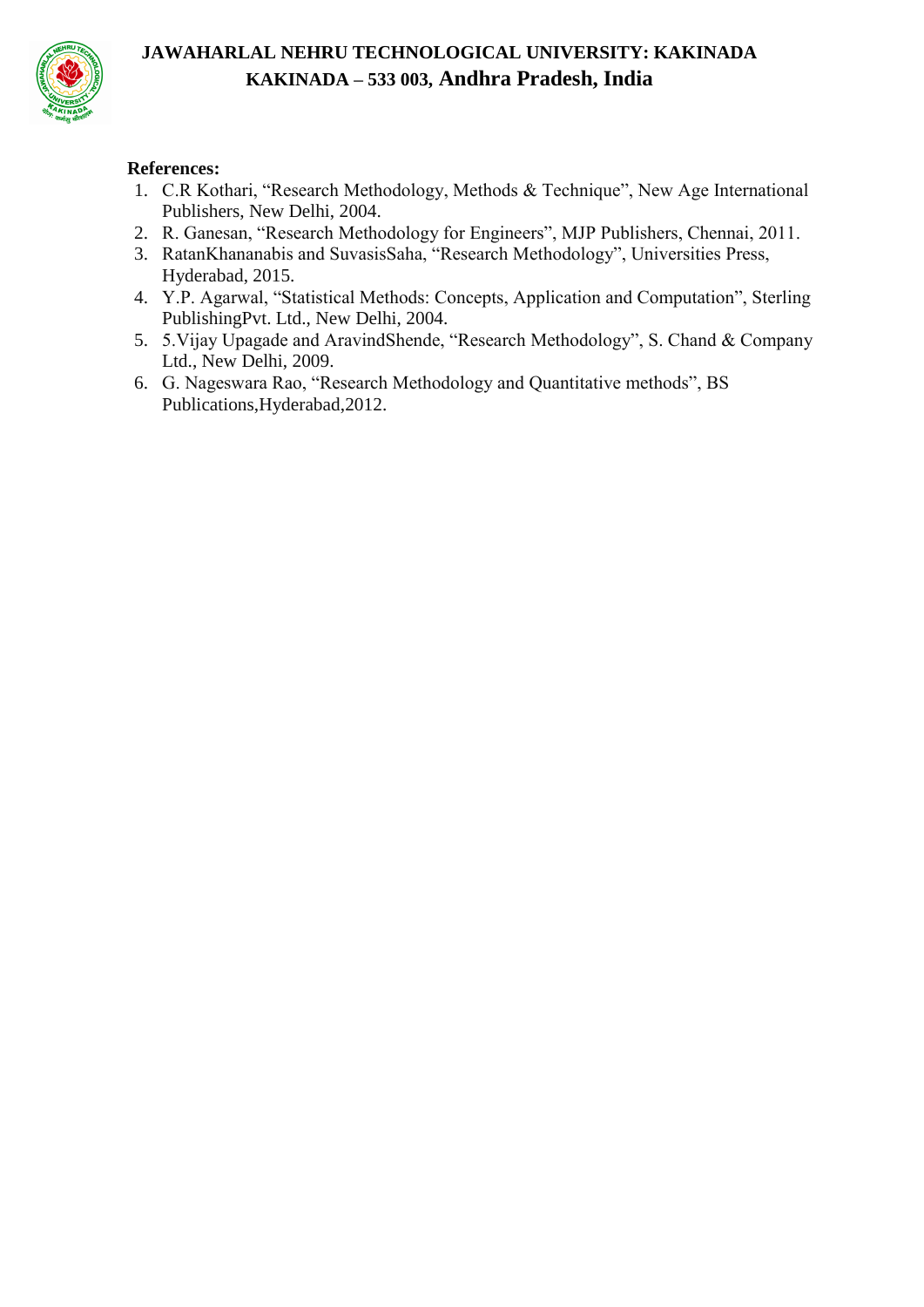

| I Year - I Semester                                   |  |  |  |  |  |  |  |  |  |
|-------------------------------------------------------|--|--|--|--|--|--|--|--|--|
|                                                       |  |  |  |  |  |  |  |  |  |
| ADVANCED NUMERICAL METHODS AND APPLIED STATISTICS LAB |  |  |  |  |  |  |  |  |  |

# **Learning Objectives:**

- To learn an overview of MATLAB
- To understand the different numerical methods to solved in pipeline engineering

Using **MATLAB**, Solving: Pipeline engineering problems.

- 1. Least square analysis–Curve fitting.
- 2. Numerical integration and differentiation problems.
- 3. Problems concerned with Linear & Non-Linear Algebraic Equations.
- 4. Different types of differential equations
- 5. Different types of Partial differential equations and estimations
- 6. Parameters of algebraic equations.

**Course Outcomes:** At the end of the course, the students will

- Be thorough in the MATLAB programming.
- Carry out process design, develop new problem solving skills.
- Be able to pipeline design equipment pertaining to numerical methods.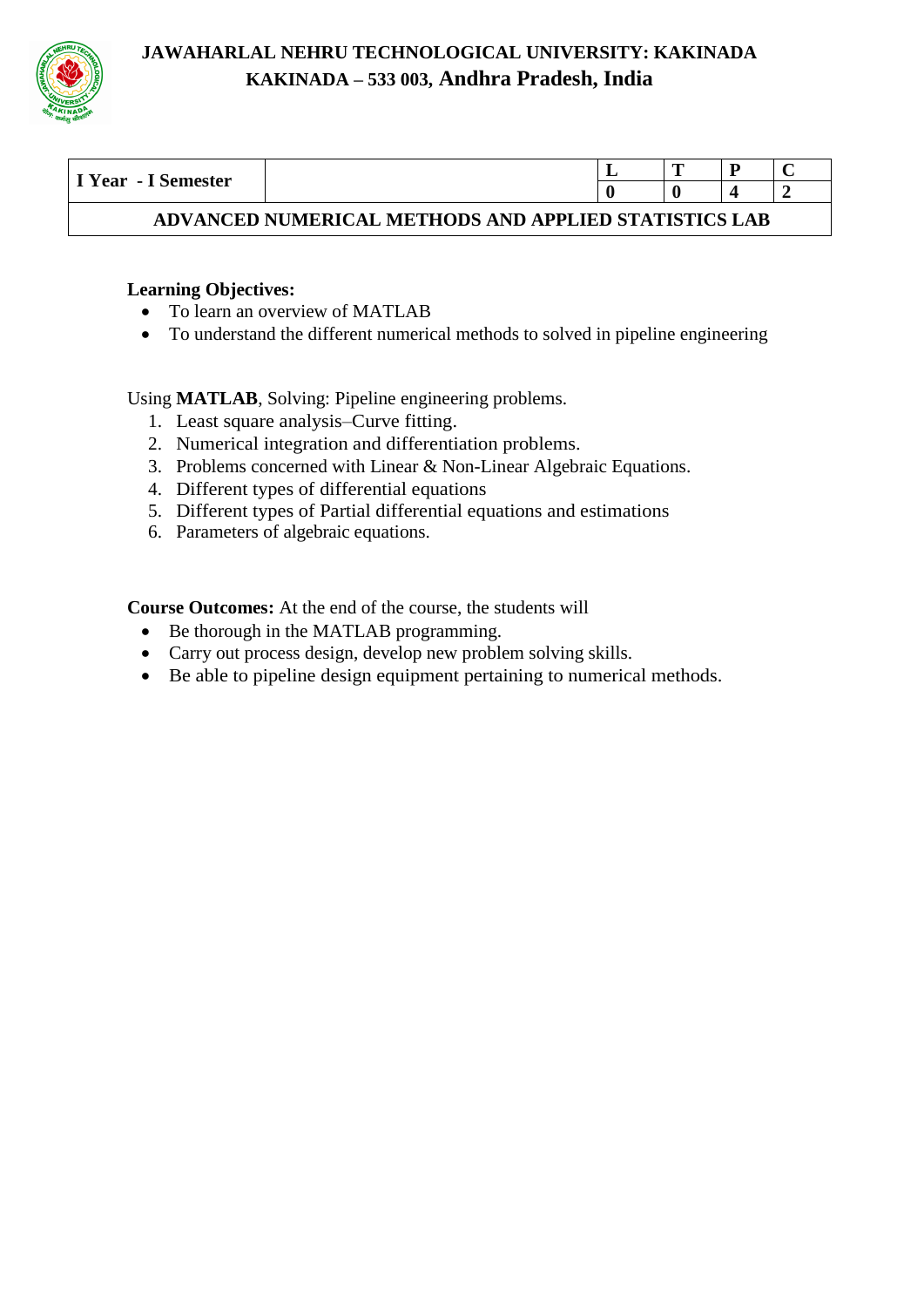

| I Year - I Semester            |  | ≖ | m |  |  |  |  |  |
|--------------------------------|--|---|---|--|--|--|--|--|
|                                |  |   |   |  |  |  |  |  |
| DRILLING SIMULATION LABORATORY |  |   |   |  |  |  |  |  |

# **Learning Objectives:**

- Drilling simulation lab familiarizes student not only the normal drilling operations but also abnormal conditions in drilling.
- The student can get acquaintance with the drilling operations preventing abnormal conditions like Wall kicks, Blowouts, Mud losses etc.
- The student can have the knowledge how to handle the BOP, Panels, Choke manifold, Remote panel etc., in case of any emergency situation.
- Drilling simulation lab covers all abnormal drilling operations that help the student to have total knowledge of the drilling in live conditions.

The following experiments are to be carried out using a drilling simulator:

- 1. **Familiarization and line-up of operational components – I**: Sand pipe manifold, draw work console, drilling console.
- 2. **Familiarization and line-up of operational components – II:** Blow out preventer (BOP) panel, choke manifold, remote panel.
- 3. **Operation of major components:** Mud pumps, operating slow circulation rate, operating the rotary table, pulling weight on bit running in and pulling out of hole, remote choke panel operating.
- 4. **Kick identifications and well shutin procedures:** Setting flow alarms(deviation mud volume), setting flow alarms for return mud volume, identifying kick warning signs, Utilizing shut in procedures to kill well, well control computations.
- 5. Studies on the effect of weight on drill bit and rotary speed on the rate of penetration and wear of the bit.
- 6. Studies on the effect of mud density and flow rate on the penetration and wear of the bit.

# **Course Outcomes:**

The student will be able to:

- Familiarize with abnormal drilling operations and handle any drilling situation without any panic.
- Be conversant with the BOP, control panel, remote control panel etc.
- To identify the abnormal activities much in advance and plan to prevent the Kick, Blowout etc.
- Become a very good drilling engineer by improving the rate of drilling even in critical conditions.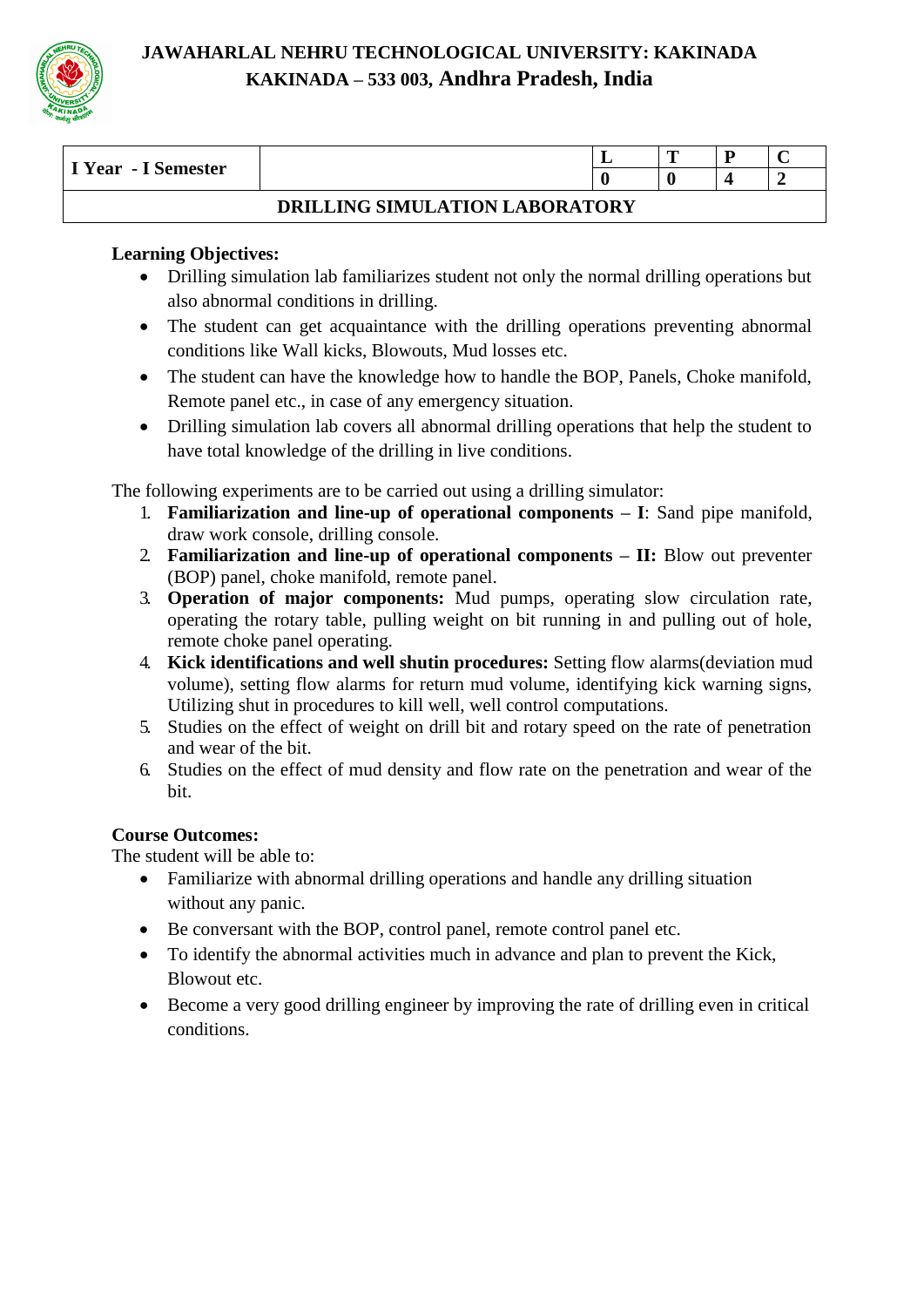

| I Year -I Semester |                    | ┻ | m | 'n |  |
|--------------------|--------------------|---|---|----|--|
|                    |                    |   |   |    |  |
|                    | PROJECT MANAGEMENT |   |   |    |  |

#### **Learning Objectives:**

- To know about project management and project techniques.
- To understand practical scheduling of the project and critical path scheduling.
- To understand the resource management, project budgeting, risk management and performance management.
- To know about the project portfolio management and operation management.

#### **UNIT – I**

#### **Project Management & Project Initiation Techniques:**

Projects-Project Management-Organizing Project Management-Implementing a computer-Software selection-Project initiation Techniques-Breakdown structures-Project life cycles.

#### **UNIT – II**

**Scheduling:** Scheduling-critical path scheduling-critical path chain and uncertainty-Estimating task duration schedules-Time compression-Practical scheduling.

#### **UNIT – III**

#### **Resources Management and Budgeting:**

Different elements of resource management-Role based needs-Resource leveling-Practical Resource Scheduling-Concepts of budgeting and Cost Control Software for Cost Management.

#### **UNIT – IV**

#### **Risk Management and Maintaining the Plan, Performance Measurement:**

Managing contingency-Risk management-Managing schedule cost and Technical Risk and Contingency, Computer bar approaches to schedule risk analysis-Maintaining the Plan, Change control and scope management, Real time status vs Period data, Automatic project management, Measuring the value of work accomplishment.

#### **UNIT – V**

**Project Portfolio Management, Project Management, Enterprise Project Management and Enterprise Resource Planning:** Defining and implementing project portfolio management- Bridging the gap between operations management, project management: The important role of project portfolio management, Project selection and risk, The search for automated, integrated- Integrated PM and ERP-Defining PSA market, building PSA solutions-Making project management work.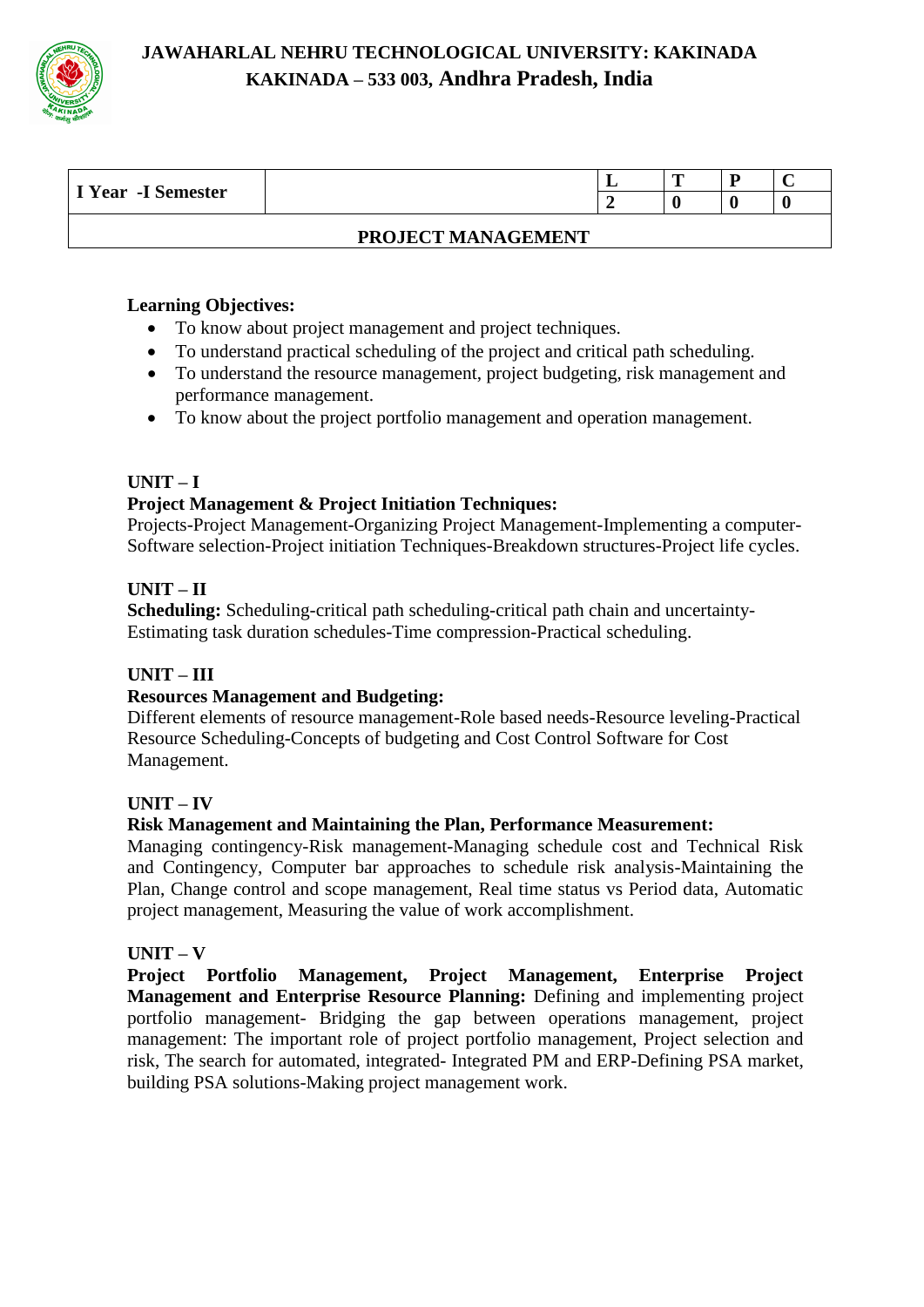

### **Course Outcomes:**

- The learner understand the project management and project initiation technique.
- The student will be able to make the scheduling of the project and learn to manage the resources and budgeting of the projects.
- The student can be a future project engineer by adequate panning, risk assessment and can do performance measurement.
- The learner will understand how to manage the gap between operations management and project management and scheduling by actual work.

#### **Text book:**

1. Practical Project Management, Harvey A. Levine, John Wiley & Sons Inc,2002.

# **Reference Books:**

- 1. A Guide to Project Management, FrankHeyworth, Council of European Publishing, 2002.
- 2. Modern Project Management, Norman R. Howes, American Management Association,2001.
- 3. Effective Project Management, Robert K. Wysocki and Rudd McGary, Third Edition, Wiley Publishing, Inc.,2003.
- 4. Project Management Made Easy, Entrepreneur Press and Sid Kemp, Entrepreneur Press,2006.
- 5. Project Management Professional: Study Guide, Kim Heldman, SYBEX,Inc., 2002.
- 6. Project Management, Harold Kerzner,  $7<sup>th</sup>$ Edition, John Wiley & Sons, Inc., 2001.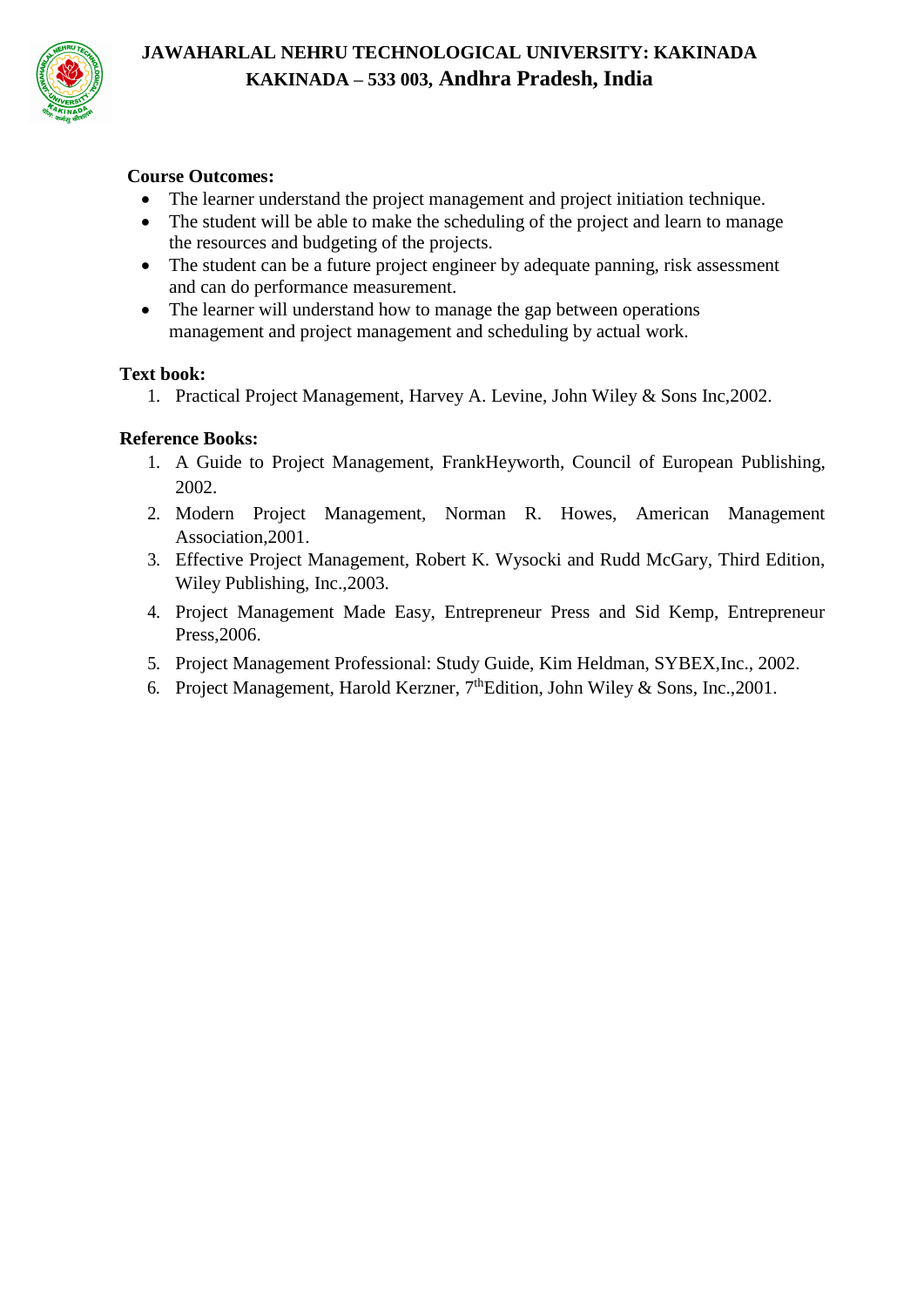

| $- - -$<br>$\overline{\mathbf{x}}$<br>emester<br>1 Year<br>$\blacksquare$<br>11 Qt | - | m<br><u>_</u> | $\overline{\phantom{a}}$ |  |
|------------------------------------------------------------------------------------|---|---------------|--------------------------|--|
|                                                                                    |   |               |                          |  |
|                                                                                    |   |               |                          |  |

# **ARTIFICIAL LIFT TECHNIQUES**

# **Learning Objectives:**

- To understand the various artificial lift methods for the secondary recovery of the field.
- To gain knowledge on sucker rod lift system and the problems related to SRP operations.
- To understand the gas lift mechanism and design.
- To gain knowledge of different types of submersible pumps.
- Develop skills for the selection and type of artificial lift method for wells.

# **UNIT – I**

**Introduction**: Definition and Purpose of artificial lift selection-Reservoir pressure and well productivity-reservoir fluids-Types of artificial lift.

# **UNIT – II**

**Sucker Rod lift:** Sucker rod lift system-polished rod motion-load to the pumping unitpump deliverability and power requirement-sucker rods-steel sucker rods-pony rods-FRP sucker rods-Non-API sucker rods-criteria for rod string design, advantages and limitations-Trouble shooting sucker rod lift installation.

# **UNIT – III**

Gas lift: Gas lift system-gas compression requirements sonic flow-subsonic flowvolumetric efficiency-stage compression-gas lift valve design-selection of gas lift valvespilot valve- continuous and intermittent gas lift advantages and limitations.

# **UNIT – IV**

**Electrical submersible pumps, Progressive cavity pumping:** Electrical submersible pumps (ESP)-principle-hydraulic piston pumping-ESP design-ESP advantages and limitations.

Progressive cavity pumping: Plunger lift-working principle-design-plunger lift modelsprogressive cavity pumping (PCP) advantages and limitations.

# **UNIT – V**

**Hydraulic Jet pumping:** Hydraulic Jet pumping-selection of jet pump-advantages and disadvantages.

Selection of artificial lift method: artificial lift method selection-gas lift vs pump assisted lift- installation and replacement of artificial lift-maintenance of artificial lift.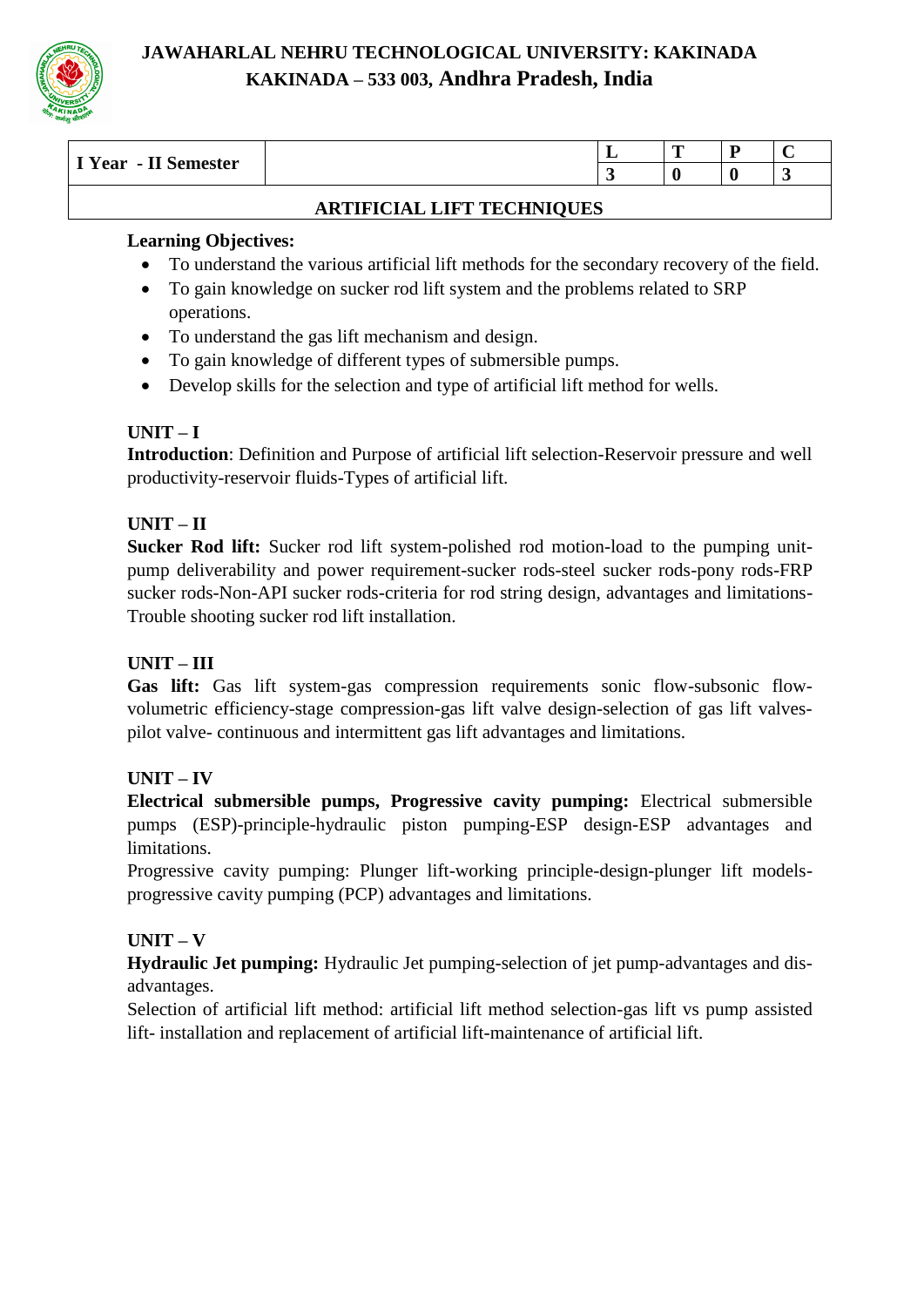

# **Course Outcomes:**

Students of this course will acquire knowledge on:

- Oil well artificial lift techniques.
- Themechanicalsystemsspecifictooilliftingfromcrudeoilwellsincludingsubmersible pumps, jets, and artificial lifts and their working principles.

# **Textbooks:**

- 1. Petroleum Production engineering: A computer assisted approach, Boyun GUO, William C. Lyons, Ali Ghalambor, Elsevier Science and Technology books2007.
- 2. Petroleum Engineering Handbook-Production Operations Engineering, Volume 4, Joe Dunn Clegg and Larry W. Lake, SPE,2014.

# **Reference Books:**

- 1. Petroleum production systems, M.J. Economides, A. Daniel Hill & C. E. Economides, Prentice-Hall, N.J-07488,1994.
- 2. The Technology of Artificial Lift Method, Brown,K.E,Volume1-4,PennWellBooks, Tulsa, Oklahoma,1977.
- 3. Production Technology I-II, Institute of Petroleum Engineering, Herriot Watt University,2014.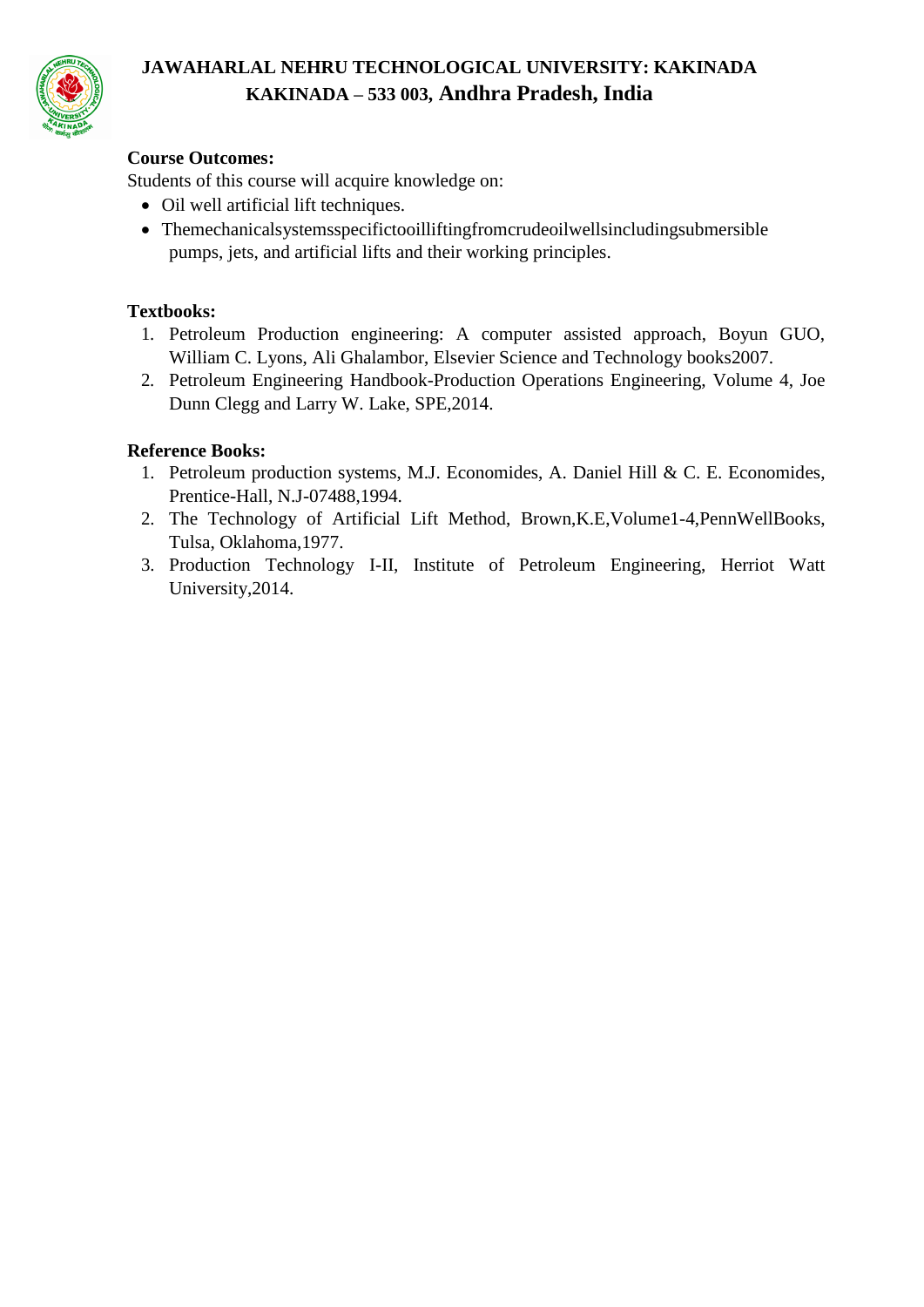

| $- - -$<br>T T T<br>II Semester<br>. Year<br>- 1 |           | <b>CONTRACTOR</b> |  |
|--------------------------------------------------|-----------|-------------------|--|
|                                                  | $\bullet$ |                   |  |
|                                                  |           |                   |  |

#### **RESERVOIR MODELING & SIMULATION**

#### **Learning Objectives:**

- Gets knowledge of how to calculate single phases and multi-dimensional flow in reservoir.
- Will be able to understand difference flow equations and simulation of reservoir conditions.
- Will know modelling and well conditions in reservoir blocks.
- Will be able to solve linear and nonlinear flow equations for different fluids.

# **UNIT – I**

**Introduction**: Milestones for the Engineering Approach-Importance of the engineering and mathematical approaches.

**Single-phase fluid equations in multi dimensional domain:** Properties of singlephasefluid- Properties of porous media- Reservoir discretization- Basic engineering concepts- MultidimensionalflowinCartesiancoordinates-Multidimensionalflowinradialcylindrical coordinates.

# **UNIT – II**

**Flow equation using CVFD terminology**: Introduction- Flow equations using CVFD terminology- Flow equations in radial-cylindrical coordinates using CVFD terminology-Flow equation using CVFD terminology in any block ordering scheme.

# **UNIT – III**

**Simulation with a block-centered grid:** Introduction- Reservoir discretization- Flow equation for boundary grid blocks- Treatment of boundary conditions- Calculation of transmissibilities- Symmetry and its use in solving practical problems.

**Simulation with a point distributed grid:** Introduction- Reservoir discretization- Flow equation for boundary grid points-Treatment of boundary conditions-Calculation of transmissibilities - Symmetry and its use in solving practical problems.

# **UNIT – IV**

**Well representation in simulators**: Introduction- Single block wells- Multi block wells-Practical considerations dealing with modeling and well conditions.

**Single-phase flow equations for various fluids:** Pressure dependence of fluid and rock properties-General single-phase flow equation in multidimensions.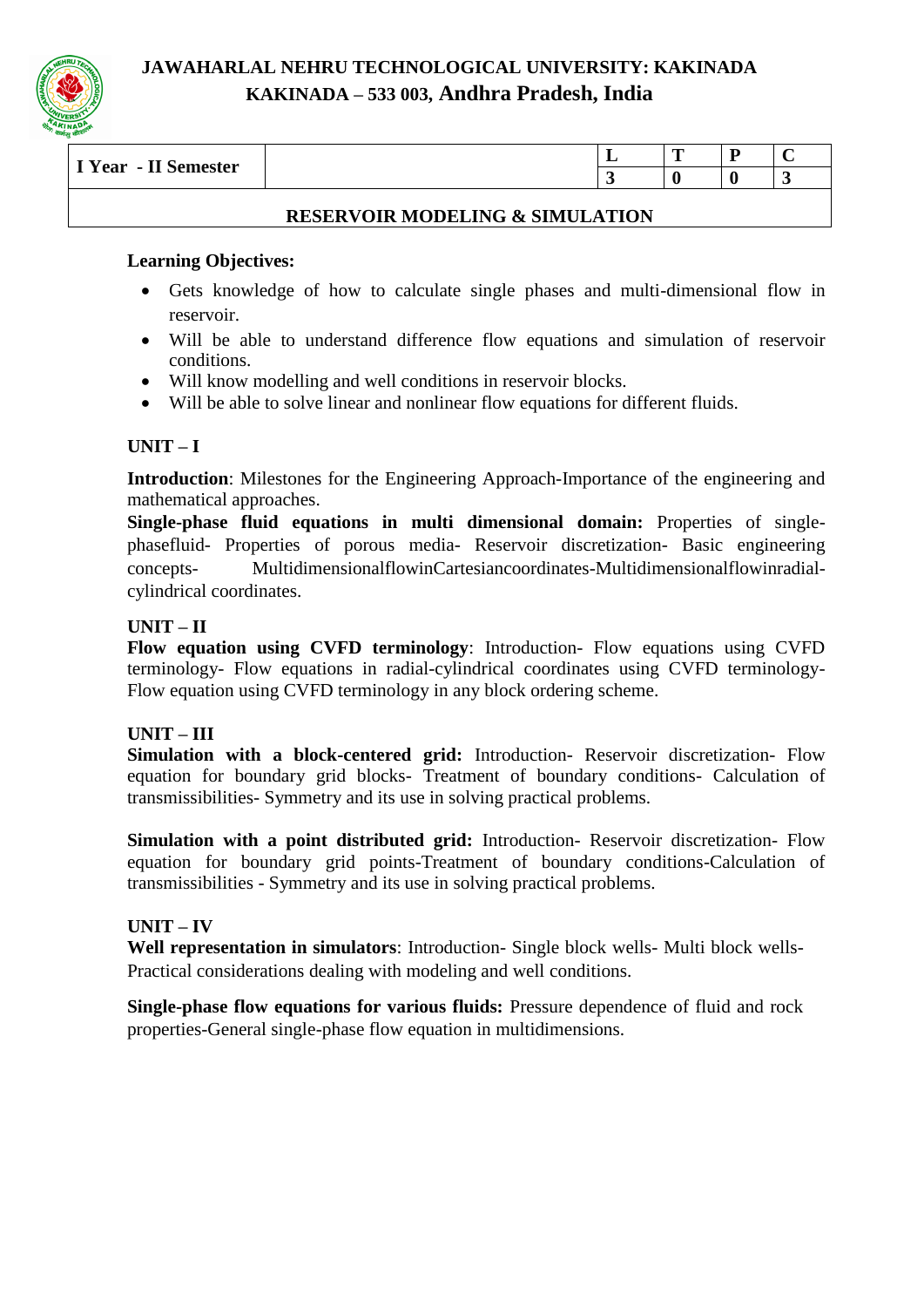

# $UNIT - V$

**Linearization of flow equation:** Introduction- Nonlinear terms in flow equations-Nonlinearity of flow equations for various fluids- Linearization of nonlinear terms-Linearized flow equations in time.

**Methods of solution of linear equations:** Direct solution methods- Iterative solution methods.

# **Course outcomes:**

- Will have overall knowledge of reservoir modelling using different equations.
- Will be able to assimilate about reservoir performance and simulation techniques
- Will be in position to solve different type flow equations for different types of fluids.

# **Text Book:**

1. Petroleum Reservoir Simulation: A Basic Approach, Jamal H. Abou – Kasem,S. M. Fariuq Ali, M. Rafiq Islam, Gulf Publishing Company, 2006.

# **Reference Books:**

- 1. Principles of Applied Reservoir Simulation, John R. FanchiElsevier, 2005.Practical Reservoir Simulation, M.R. Carlson, PennWell,2003.
- 2. Reservoir Simulation: Mathematical Techniques in Oil Recovery, Zhangxin Chen, Cambridge University Press,2008.
- 3. Mathematics of Reservoir Simulation, Richard E. Ewing, Society for Industrialand Applied Mathematics (SIAM),1983.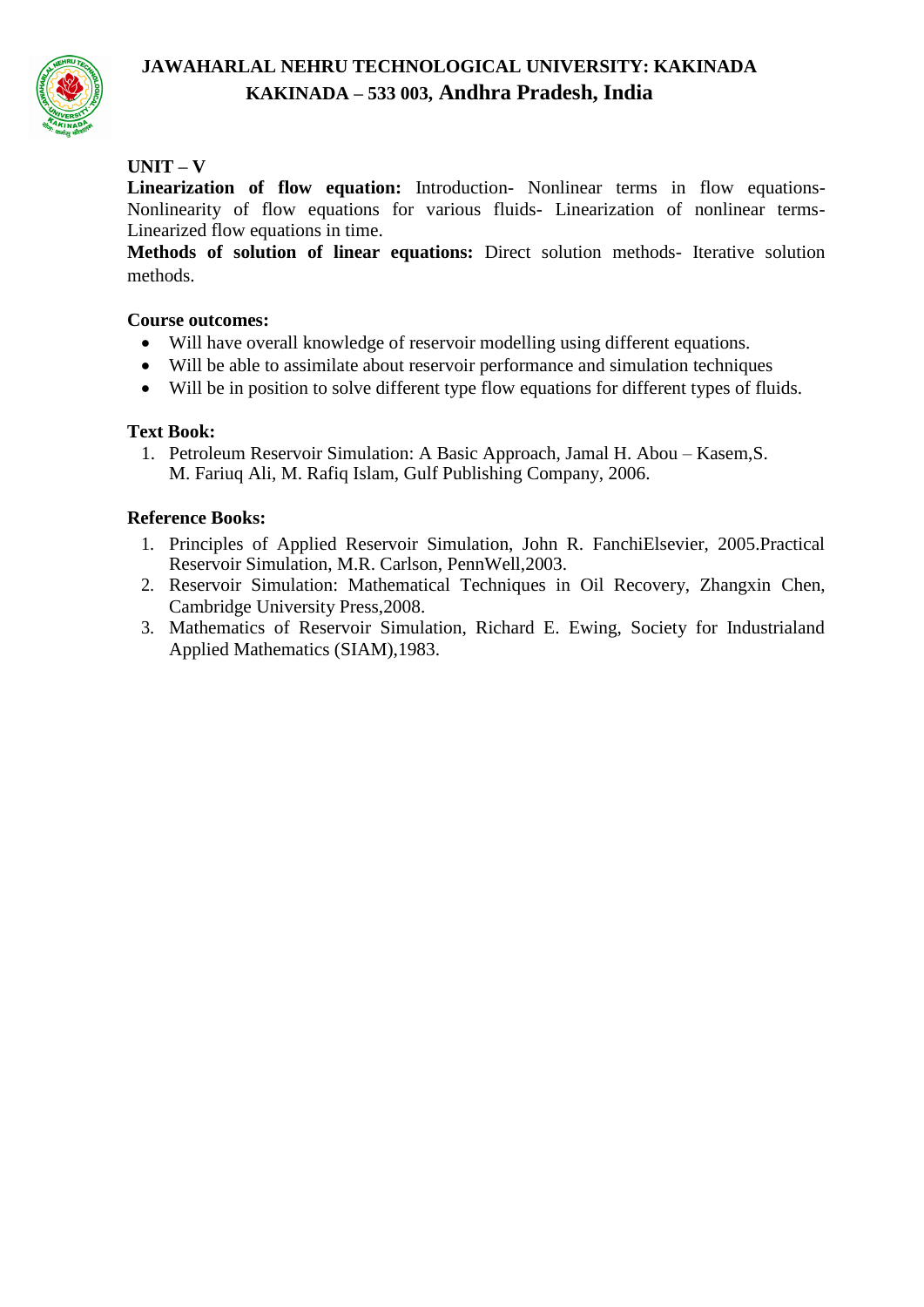

| $\sim$<br>$\mathbf{v}$<br>II Semester<br>Year | - | m<br>≖ |  |
|-----------------------------------------------|---|--------|--|
|                                               |   |        |  |
|                                               |   |        |  |

#### **ADVANCED EOR TECHNIQUES**

# **Learning Objectives:**

This course introduces to advance EOR Techniques for field development. The student will be able to:

- Estimate the hydrocarbon reserves.
- Distinguish various EOR techniques in terms of applicability.
- Select the appropriate EOR techniques for given reservoir conditions.
- Understand thermal, chemical and other EOR methods.
- Gain knowledge on regulations and various case studies.

# **UNIT – I**

**Reserves Estimation and Recovery methods:** Introduction to Reserves estimation and Characterization, Brief description of IOR & EOR- Primary and Secondary Recovery Techniques, Advanced Classification of EOR techniques and their Screening Selection and evaluation of process, Methodology, Simulation sensitivity and decision analysis.

# **UNIT – II**

**Thermal Recovery Methods:** Steam Injection: Method and its effect on reservoir field development using steam Injection method.

**In-situ Combustion:** Method and its effect on reservoir field development using In-situ combustion method.

# **UNIT – III**

**Chemical Methods:** Polymer Flooding – Method and its effect on reservoir field Development using Polymer Flooding method, Micellar Polymer Flooding. Alkaline Flooding – Method and its effect on reservoir field development using Alkaline Flooding method, Miscible fluid displacement. Solvent Flooding – Method and its effect on reservoir field development using Solvent Flooding method.

#### **UNIT – IV Other Methods:**

CO2Flooding Method and its effect on reservoir field development using CO2Flooding method, Microbial and Electro thermal EOR Process.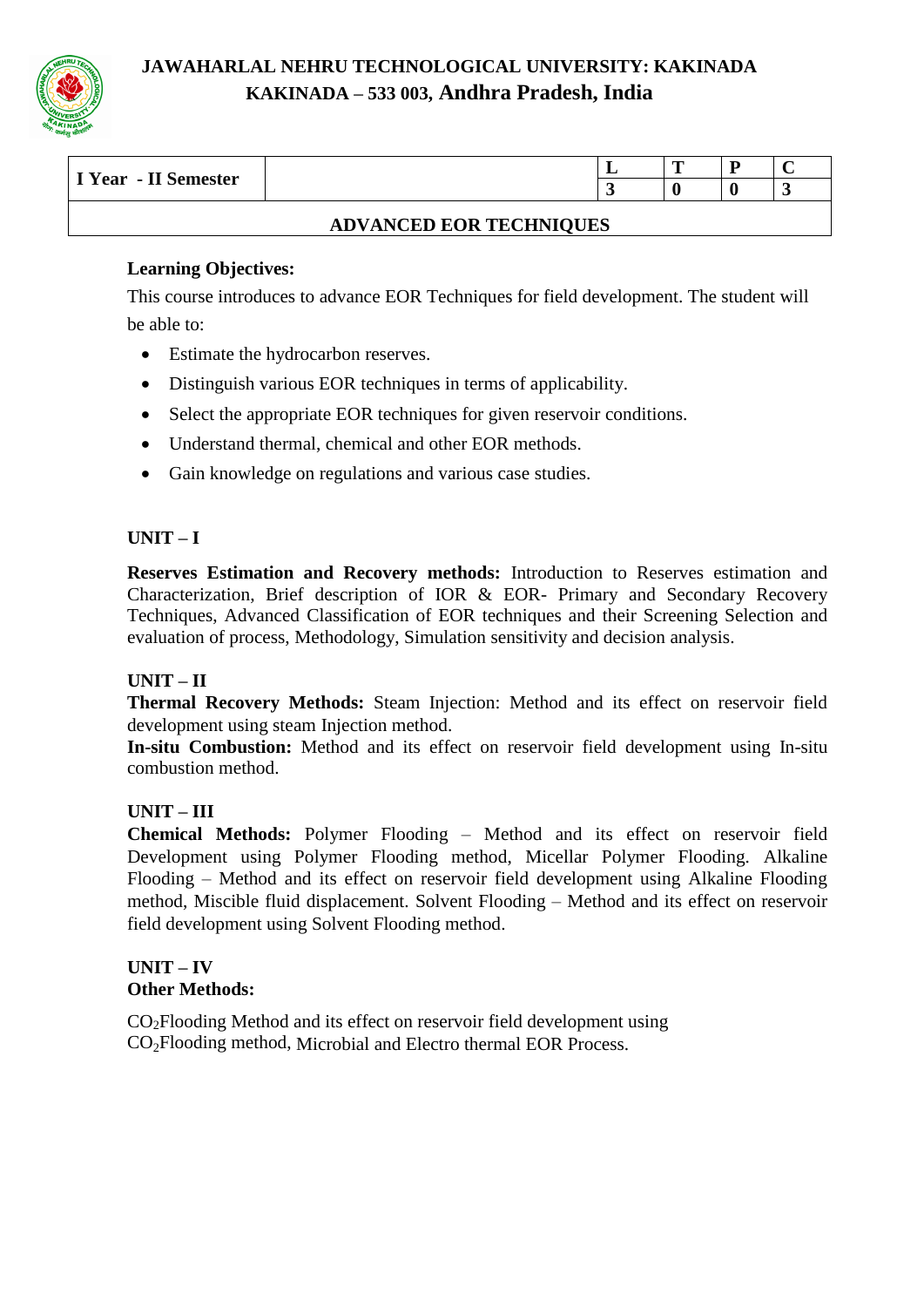

# **UNIT – V**

**Regulations and economics of advanced EOR Techniques:** Reservoir Development planning using advanced EOR techniques Regulations, Public opinion, economics, Case studies of some advanced EOR techniques, Current status of various advanced EOR techniques-offshore vs. onshore.

# **Course Outcomes:**

After successful completion of this course, the student will be able to:

- Gain the conceptual understanding of advanced EOR techniques.
- Gain working knowledge of EOR techniques.
- Select suitable EOR techniques.
- Analyze the effect of particular EOR techniques on field development.
- Check that particular EOR program follows the applicable regulations and standards.

# **Text Books:**

- 1. Applied Enhanced oil Recovery, AurelCarcoana, Prentice Hall,1992.
- 2. Enhanced oil Recovery-field planning and development strategies, Vladimir Alvarado, Eduardo Manrique, Gulf Professional Publishing,2011.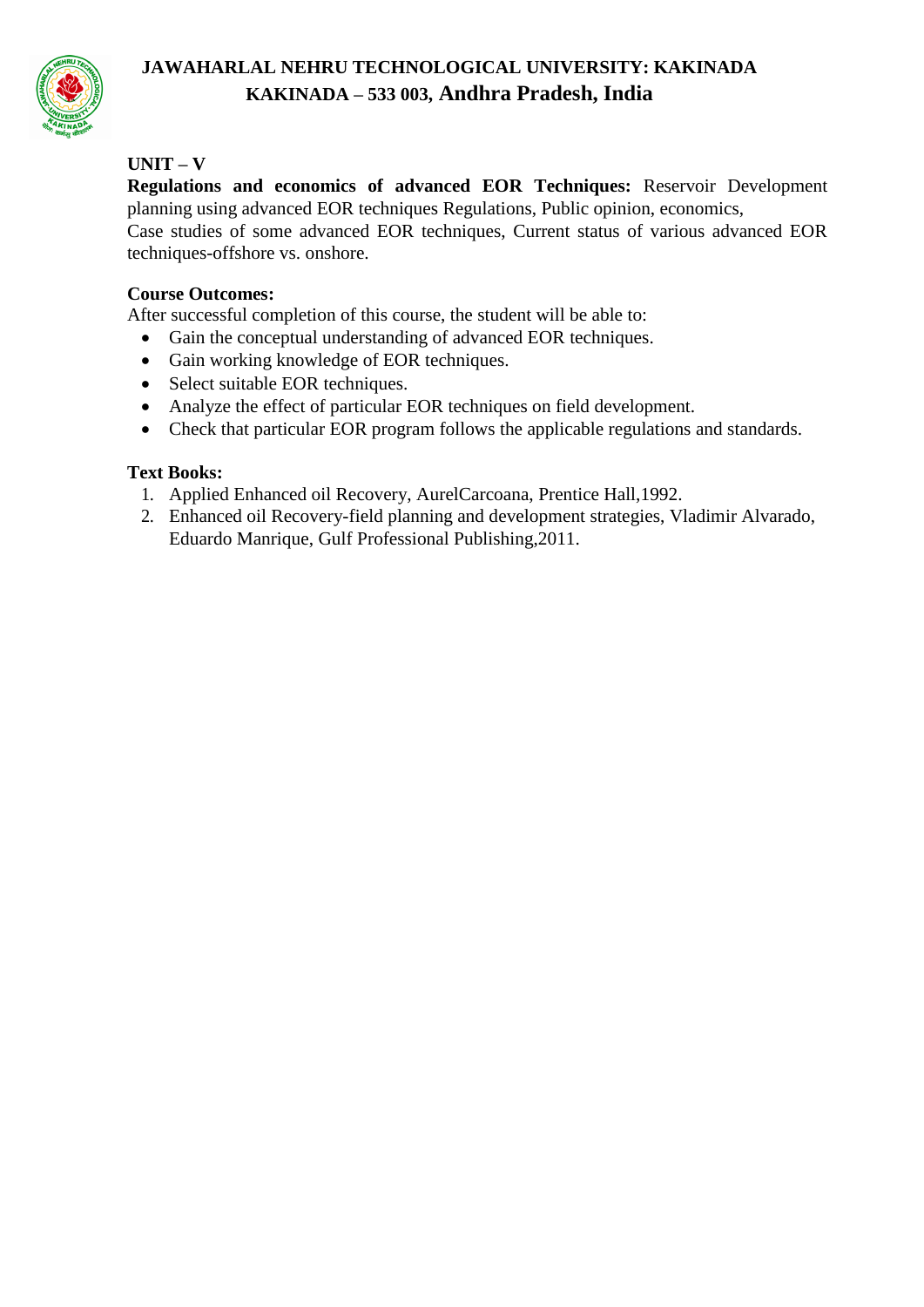

| - II Semester<br>I Year |  | m | ╼ |  |
|-------------------------|--|---|---|--|
|                         |  |   |   |  |
|                         |  |   |   |  |

### **ADVANCED WELL COMPLETIONS**

#### **Learning Objectives:**

The student will:

- Gain knowledge on well completion and their latest advantages.
- Understand intricacies of well completions.
- Gain information about completion equipment and the irrelation.
- Able to get knowledge of different types of well completions and their installation.

#### **UNIT-I**

Basics of Reservoir Completion: Inflow Performance Relationship, Perforating, Hydraulic Fracturing, Acid Fracturing

**Sand Control:** Rock Strength, Sand control Prediction, Sand production mitigation, Sand control screens, Gravel Packing, Chemical sand consolidation.

#### **UNIT-II**

Life of Well Operations: Types and methods of Intervening, Impact on Completion Design. Tubing well performance, Multiphase flow & tubing performance, Flow predictions, Temperature prediction and Control, Packer fluids, Production & Injection well sizing.

**Material Selection:** Down hole Corrosion, Metallurgy Selection, Corrosion Inhibition, Seals, Control Lines and encapsulation, Coatings and liners

**Tubing Stress Analysis:** Stress, Strain and Grades, Axial Loads, Burst, Collapse, Triaxial Analysis, Safety and design Factors, Load Cases, Tubing Connections

#### **UNIT -III**

**Completion Equipment:** On-land and subsea Christmas trees; Subsurface safety Valves, Packers, Expansion devices and anchor latches, Landing nipples, locks and sleeves, Mandrels and gauges, Capillary lines and cable clamps, Loss control and reservoir isolation valves, Crossovers, Flow couplings, Modules,

#### **UNIT-IV**

**Well Completion Techniques**: Deep water Completions. HPHT Completions, Completions with down hole flow control, Multilateral Completions, Dual Completions, Multipurpose Completions, Underbalanced completions, Coiled tubing and insert completions, Completions for Heavy oil and steam injection, Completions for Coal Bed Methane.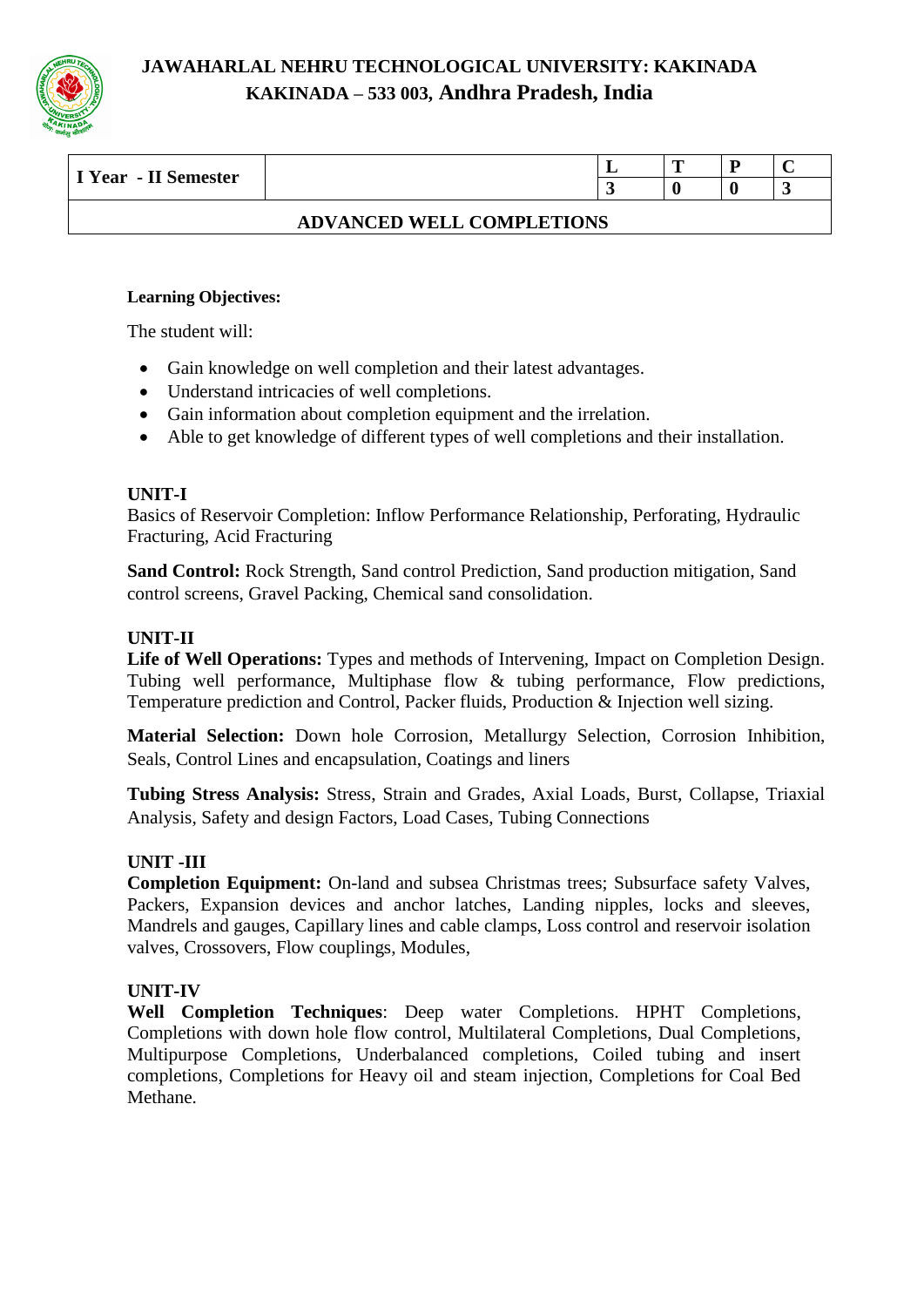

# **UNIT- V**

**Installation of Completion systems:** Wellbore Clean-out and mud displacement, Completion fluids and filtration, Well clean-up and flow initiation.

# **Course objectives:**

The student will:

- Make to understand about well completion techniques and latest advances.
- Will able to get information about well completions equipment and their selections.
- Get know about different well completion techniques and their installation.

# **Textbooks:**

- 1. Advanced Well Completions, RenpuWay , 3rdEdition Gulf Publishing ,2011
- 2. Well Completion Design by Jonathan Bellarby, Elsevier,2009
- 3. Subsea Drilling Well Operations and Completions, working document of the NPC North American Resource Development Study,2011.
- 4. Off shore well completions and simulation: using hydraulic fracturing and other technologies.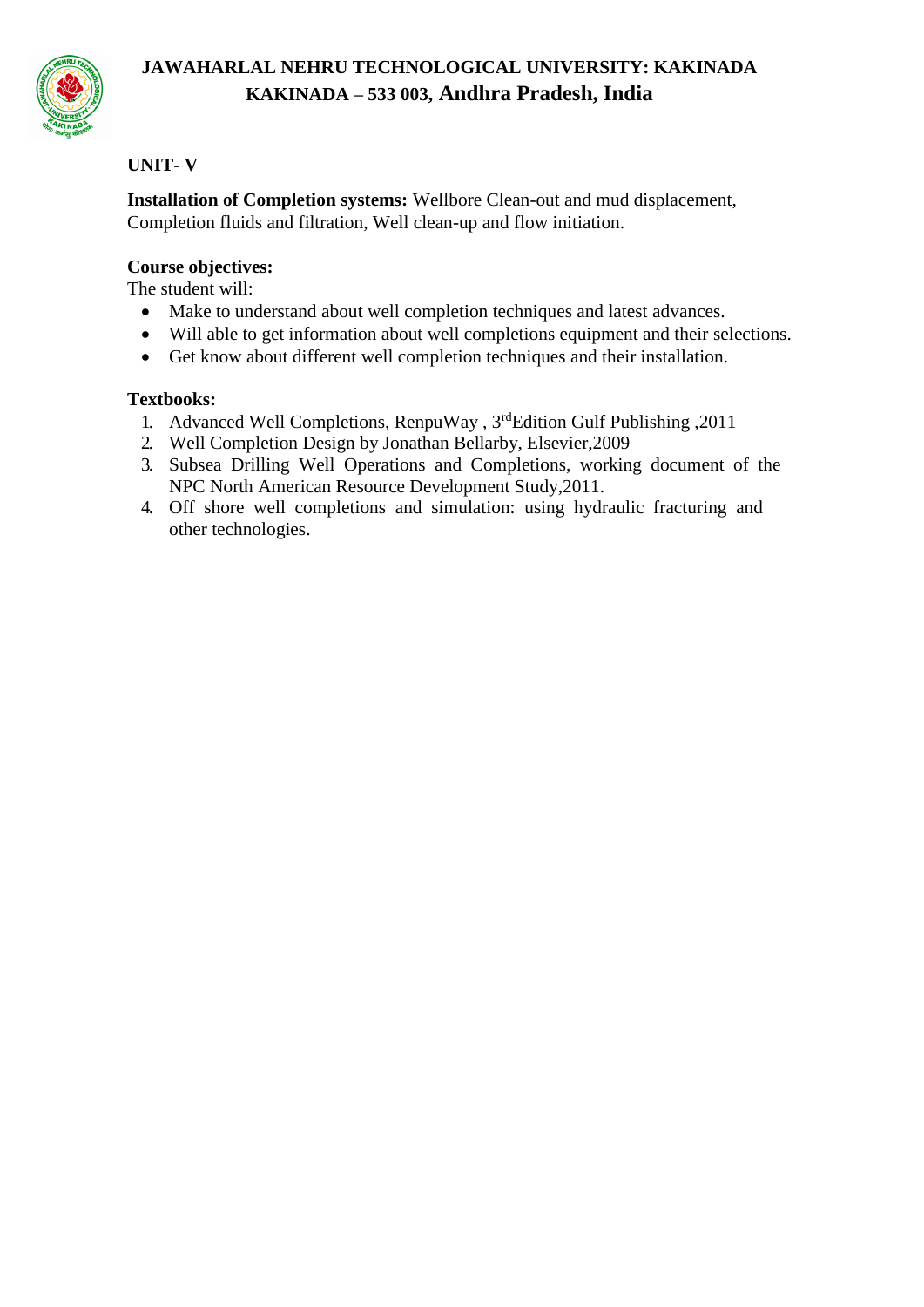

| I Year - II Semester |                            | . . | m |  |
|----------------------|----------------------------|-----|---|--|
|                      |                            |     |   |  |
|                      | ' ASSURANCE<br><b>FLOW</b> |     |   |  |

# **Course Objectives:**

This course helps the students to learn problems associated with flow assurance in pipeline. Specifically,

- Overview of what is flow assurance?
- What are the items which will affect flow?
- Understand different types of flow, single, two and three phase flows.
- Different flow regimes and influence in fluid flow behavior in oil pipelines.
- Modeling of different flow regimes.
- Fluid flow affected by compositions of liquids, gases and operating conditions and their optimization.

#### **UNIT – I**

Introduction to flow assurance; Pipe friction; Friction in Non-circular pipes; Friction loss in components.

#### **UNIT – II**

Non-Newtonian Fluid & Friction; Transient flow; Transient flow; Simplified liquid flow solution; Heat Transfer Fundamentals; U-Value; Steady State / Transient Heat Transfer; Thermal management strategy and Insulation; Simulation Results & Program Testing.

# **UNIT – III**

Composition & properties of Hydrocarbons; Emulsion, Phase Behavior, Hydrocarbon Flow; Single,two,three&fourphaseregimes;conservationequations;2&3fluidmodels;friction, deposition & entrainment, solving two-phase three fluid equations; gas & Liquid slug including boiling &condensation.

# **UNIT – IV**

**Hydraulics:** Two Phase Liquid-Liquid Flow; Two Phase Liquid-Gas Flow, Two Phase Liquid-Solid Flow; Three Phase Gas-Liquid-Liquid Flow; Three phase Gas-Liquid-Solid Flow

# $UNIT - V$

**Hydrates, Wax & Asphaltenes:** Physics & Phase Behavior; Hydrate Prevention; Hydrate Remediation; Hydrate Control Design Philosophies; Recovery of Thermodynamic Hydrate Inhibitors.Wax; Wax Management; Wax remediation; Asphaltenes; Asphaltene control design philosophies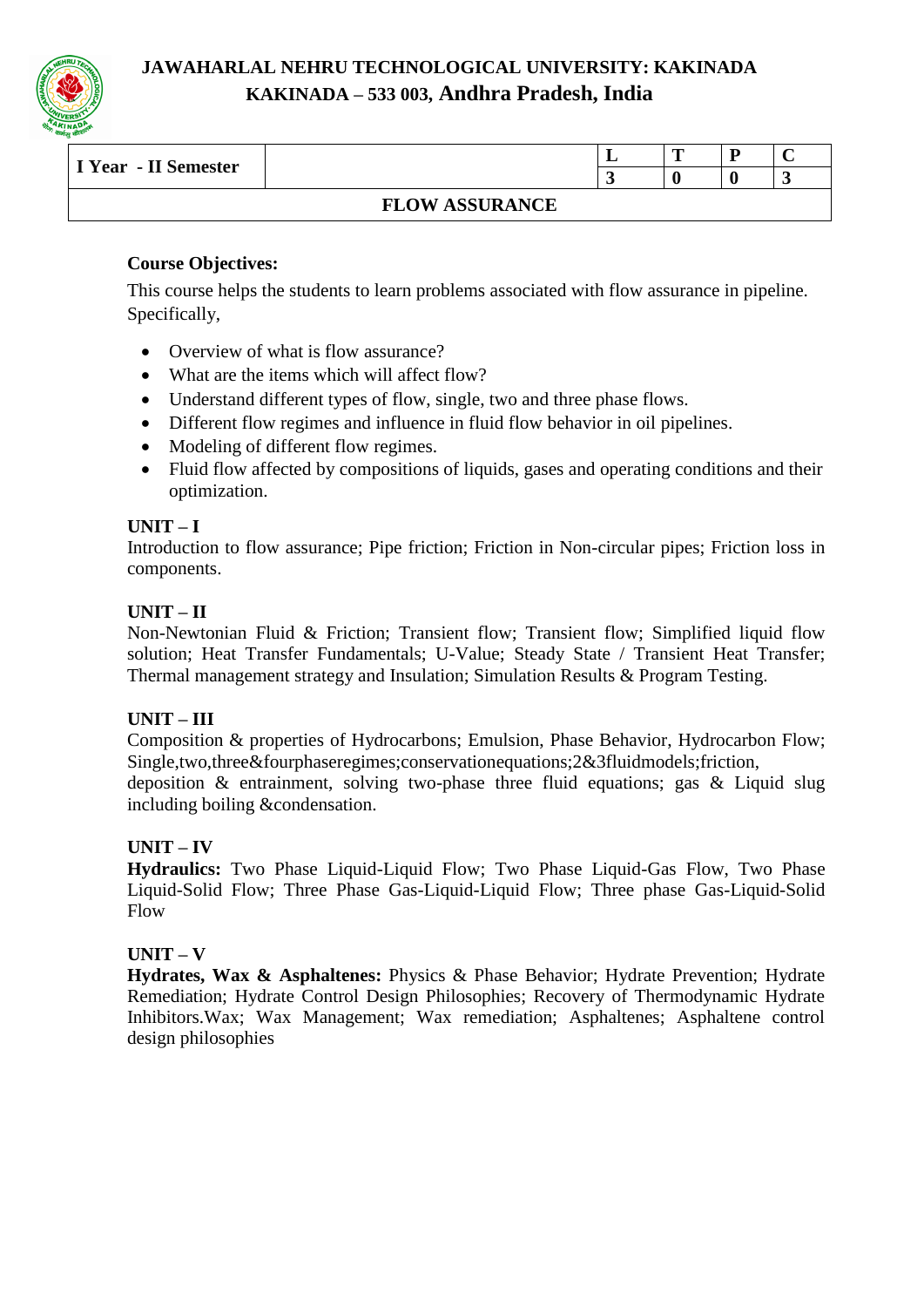

# **Course Outcomes:**

The students will acquire knowledge of:

- Single phase, two phase and three phase flow in pipelines with respect to pipe friction losses, heat and mass transfer, flow models, boiling and condensation process.
- Hydrates preventions, remediation and control design.
- Wax control management.

### **Text Books:**

- 1. "Pipe Flow-1 Single Phase Flow Assurance" Over Bratland(e-Book).
- 2. "Pipe Flow-2 Multi Phase Flow Assurance" Over Bratland(e-Book).
- 3. "Subsea Engineering Handbook" Yong Bai &Qiang Bai Gulf Professional Publishing.

#### **Reference book:**

1. "Natural Gas Hydrates in Flow Assurance" – Dendy Sloan et.al – GPP.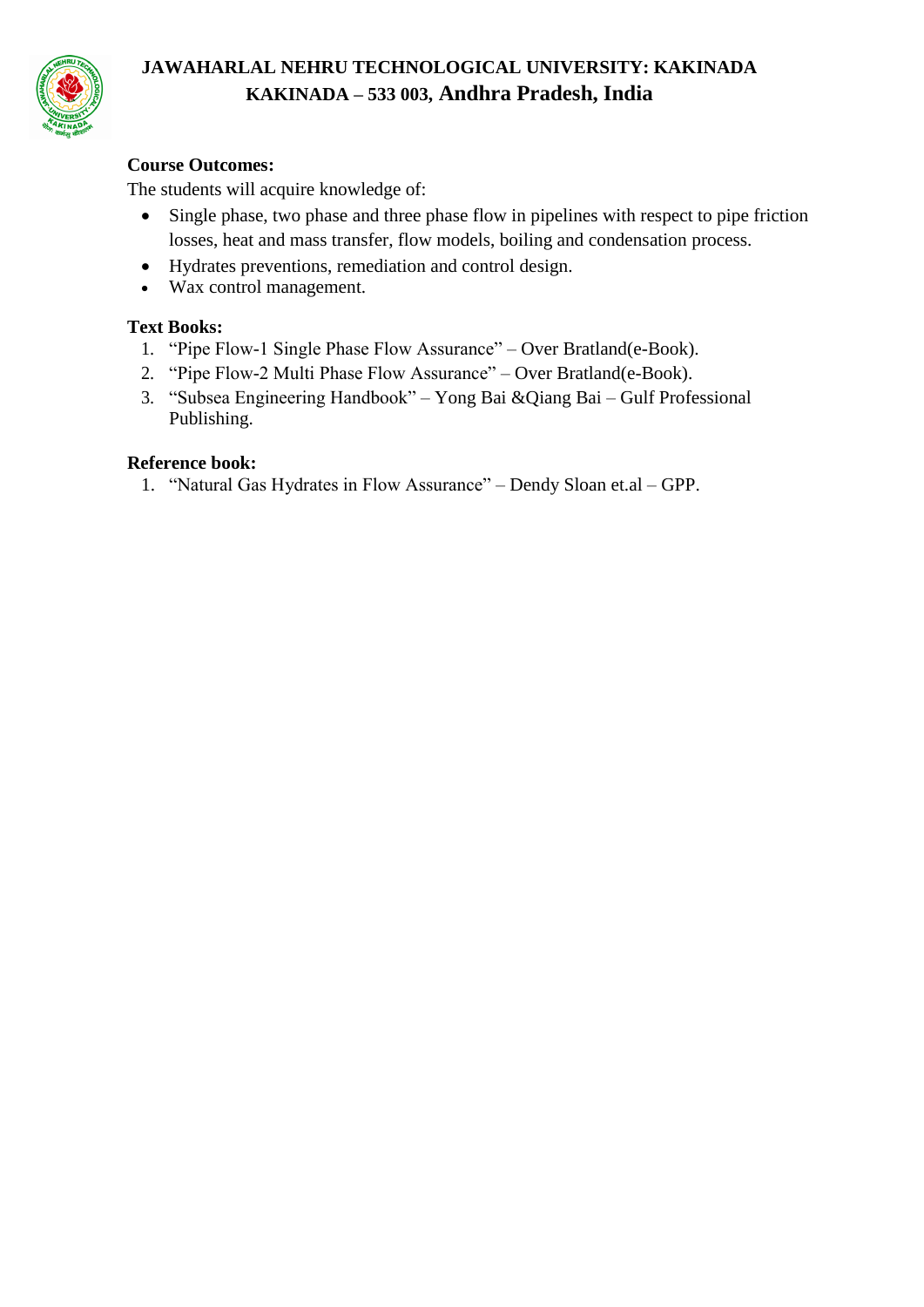

| $\mathbf{x}$<br>$\sim$<br>. Semester<br>Year<br>$\mathbf{H}$<br>- |  | m<br>$\overline{\phantom{a}}$ |  |
|-------------------------------------------------------------------|--|-------------------------------|--|
|                                                                   |  |                               |  |

# **ADVANCED HORIZONTAL WELL TECHNOLOGY**

#### **Learning Objectives:**

This course introduces fundamentals of horizontal wells by dealing with reservoir and production characteristics of horizontal wells and respective challenges.

The students will be able to:

- Understand the basics of horizontal wells and its reservoir properties.
- Have knowledge of different types of horizontal wells.
- Understand different horizontal well completion techniques.
- Understand the testing and flow performance using different equations.
- Gain knowledge on critical rates of flow and challenges during different rates of flow like gas and water coning.

# **UNIT – I**

**Overview of horizontal well technology:** Introduction- Limitations of horizontal wells-Horizontal well applications- Drilling techniques- Horizontal well length based upon drilling techniques and drainage area limitations- Completion techniques.

**Reservoir engineering concepts:** Skin factor- Skin damage for horizontal wells- Effective wellbore radius r' - Productivity index,  $f_w$ - Flow regimes- Influence of areal anisotropy.

# **UNIT – II**

**Steady-state solutions:** Steady-state productivity of horizontal wells- Effective wellbore radiusofahorizontalwell-Productivityofslantwells-Comparisonofslantwellandhorizontal well productivities- Formation damage in horizontal wells- Field histories.

**Influence of well eccentricity:** Introduction- Influence of well eccentricity- Drilling several wells- Horizontal wells at different elevations.

# **UNIT – III**

**Horizontal well completions:** Introduction- different types of horizontal well completions - Types of fracture - Issues related to logging in horizontal wells – Well control measures in horizontal wells – Complications during drilling horizontal wells – mitigation..

#### **UNIT-IV:**

**Pseudo-steady state flow:** Generalized pseudo-steady state equation for horizontal wells-Shape factors of horizontal wells- Horizontal well pseudo-steady state productivity calculations- Inflow performance of partially open horizontal wells- Inflow performance relationship (IPR) for horizontal wells in solution gas-drive reservoirs- Predicting horizontal well performance in solution gas-drive reservoirs.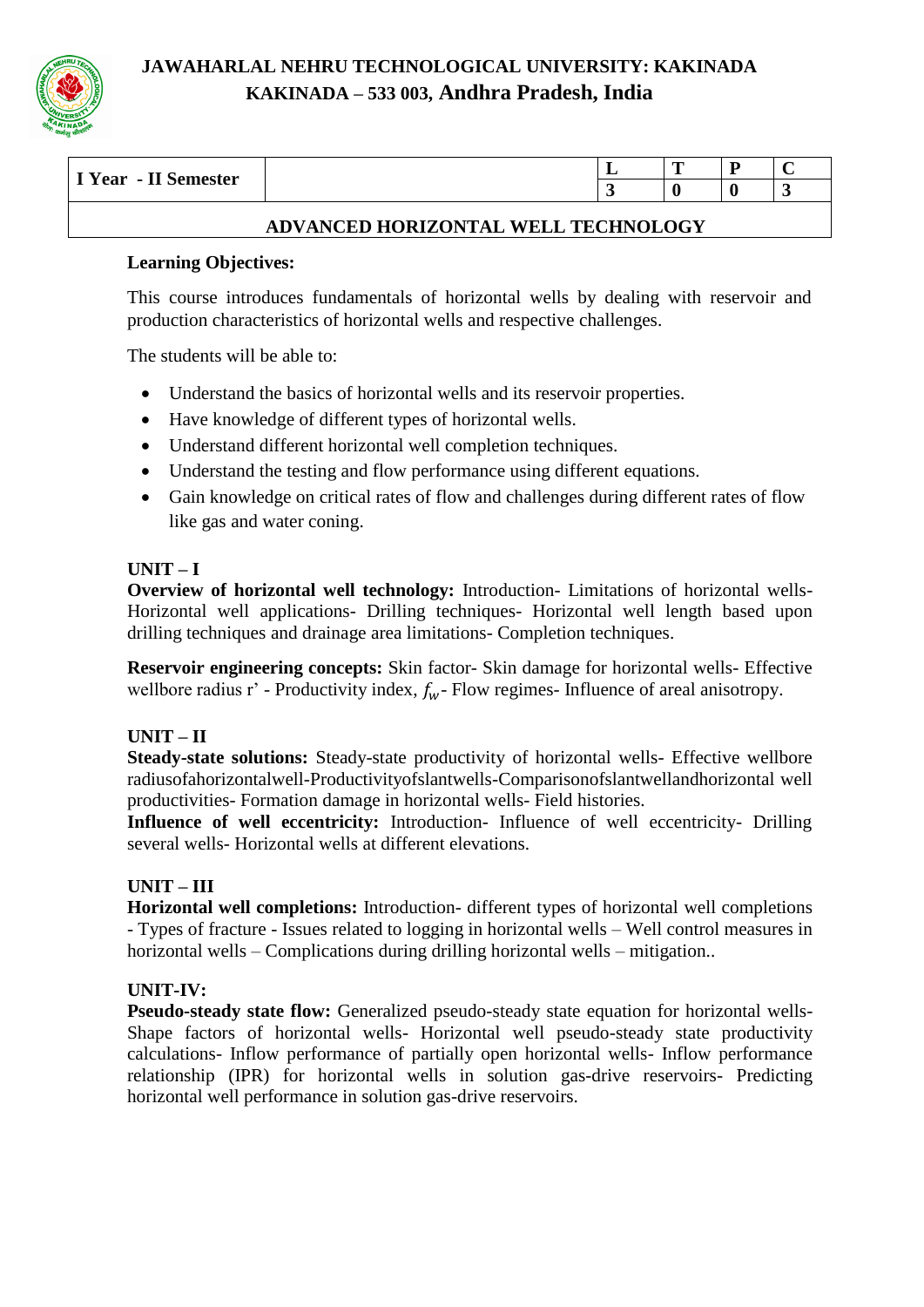

# **UNIT-V:**

**Water and gas coning in vertical and horizontal wells:** Critical rate definition-Critical rate by production testing- Decline curve analysis - Characteristics of water cut versus recovery factor plots- Water and gas coning in horizontal wells- Horizontal well breakthrough time in a bottom water drive - Critical rate for horizontal well in edge-water drive reservoir - practical considerations.

#### **Course Outcomes:**

After successful completion of this course, the students will be able to:

- Have an overview of horizontal well technologies.
- Perform flow performance calculations of horizontal wells.
- Working knowledge of horizontal well completion techniques
- Solve challenges for different flowrates.
- Design a horizontal well.

# **Text Book:**

- 1. Horizontal Well Technology, S. D. Joshi, PennWell Publishing Company,1991.
- 2. Horizontal wells : Focus on the Reservoir, Timothy R Carr, Erik P.Mason, Charles T.Feazel,AAPG2003

#### **Reference Book:**

1. Horizontal Wells: Formation Evaluation, Drilling and Production Including Heavy Oil Recovery,RobertoAguilera,G.M.Cordell,G.W.Nicholl,J.S.Artindete,M.C.Nq., Gulf Publishing Co.,1991.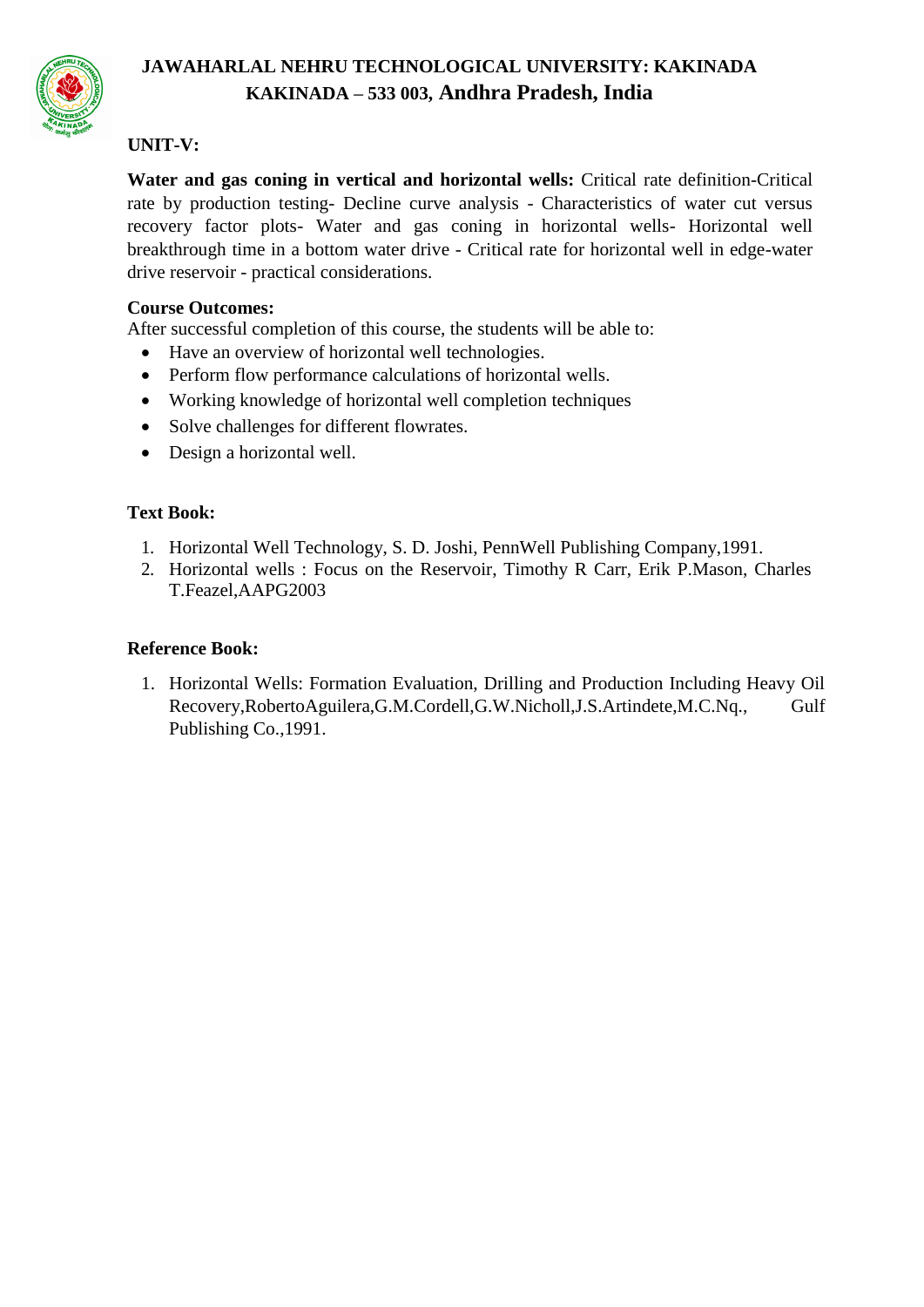

| - II Semester<br>I Year |  | m |  |
|-------------------------|--|---|--|
|                         |  |   |  |
|                         |  |   |  |

# **RESERVOIR SIMULATION LABORATORY**

# **Learning Objectives:**

- The main objective is to simulate the exploitation of a real reservoir without the costs of real life trial and error, e.g. to test different production scenarios to find an optimal one before the reservoir is actually put on production.
- Todevelopreservoirsimulationmodelsfornewreservoirstomaximizerecoveryofoil and gas and to make investment decisions.
- To develop reservoir simulation models for existing reservoirs to study production decline and production forecasts.

The students will be trained to be conversant with the software ECLIPSE Black-oil Reservoir Simulation, to model and solve reservoir engineering problems.

#### ECLIPSE features

- File organization and structure
- Selection of suitable by grid sensitivity studies.
- Fluid properties
- Rock properties
- Wells
- Aquifer modelling
- History matching consisting of adjusting the parameters of the model such as permeability, porosity etc. until the computed results for the historical period are close to historical data
- Prediction of properties permeability, relative permeability, saturation etc.

# **Software:**

ECLIPSE Black-oil Reservoir Simulation.

# **Course Outcomes:**

After the laboratory course, the students will be able to:

- Explain reservoir simulation fundamentals- the underlying equations and the numerical techniques used to solve them.
- Design a reservoir simulation model, construct the data set, execute the simulator, and view simulation results visually using post-processing software.
- Plan and conduct the calibration of a reservoir simulation model.
- Apply reservoir simulation technology to solve production and reservoir engineering problems in individual wells or patterns.
- Apply reservoir simulation technology to solve production and reservoir engineering problems in entire fields or reservoirs.
- Present results of an engineering study effectively in a written report.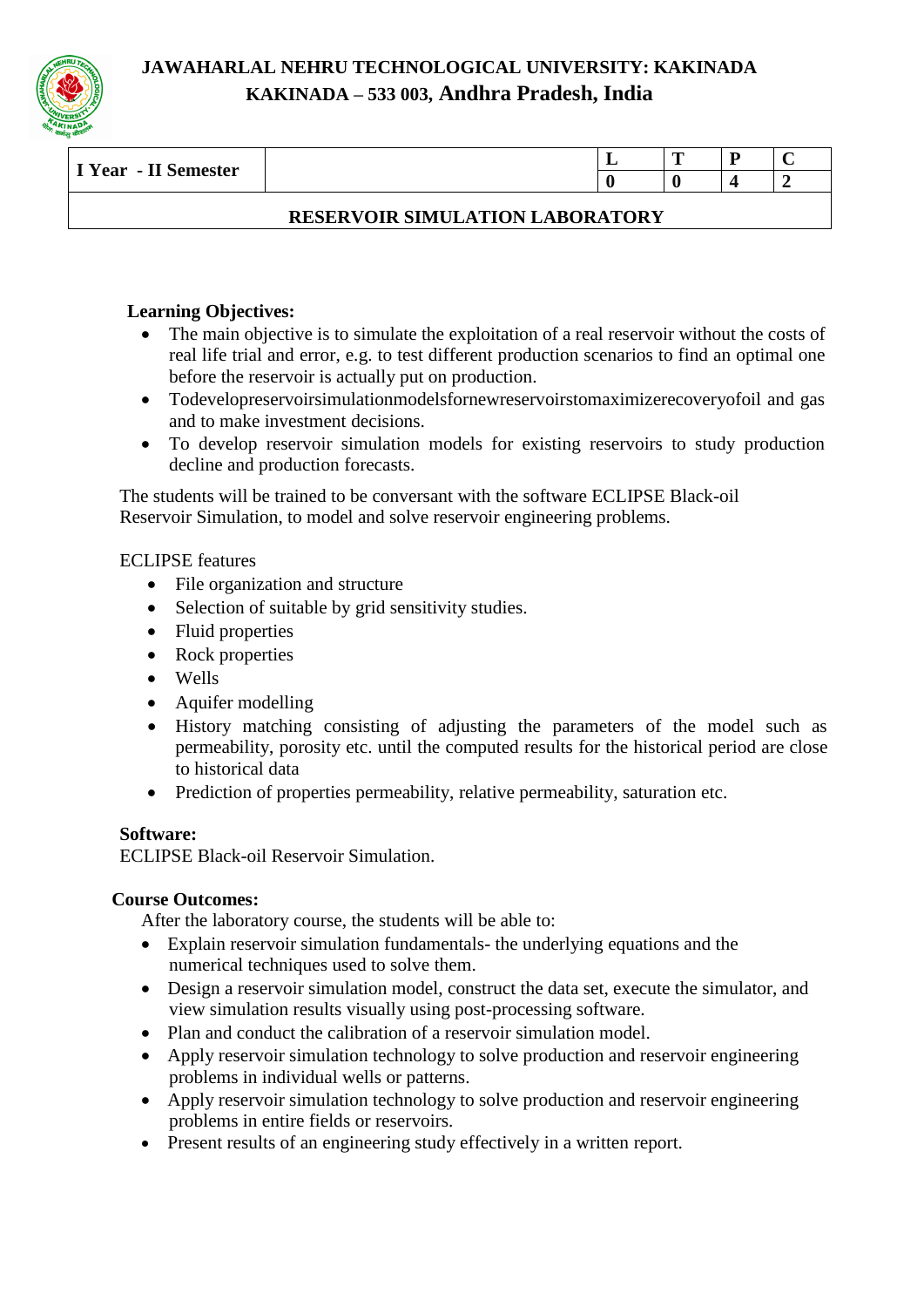

| I Year - II Semester |                                  | m |  |
|----------------------|----------------------------------|---|--|
|                      |                                  |   |  |
|                      | <b>FLOW ASSURANCE LABORATORY</b> |   |  |

#### **Learning objectives:**

- To gain knowledge of flow assurance issues.
- To understand the issues from various experiments.
- To visualize and gain information about flow assurance problems and how to overcome.
- To develop the counter measures by simulation studies
- 1. Evolution of flow assurance and multiphase transmission pipeline at subsea conditions.
- 2. Surge studies of cross country product transmission pipelines.
- 3. Life span estimation of pipeline with corrosion rate management and flow management.
- 4. Studies on basic data used in subsea pipeline simulation scheme.
- 5. Simulating deep water flow line connected via offline platform and sensitivity analysis and shutdown depressurization ramp up turn down and pigging.
- 6. Studies on flow line characteristics.
- 7. Studied on basic trunk line characteristics.
- 8. Studied on basic for pipeline size, flow rate and arrival pressure.
- 9. Basic data for steady state simulation cases.
- 10. Studied on multiphase flow at steady state conditions

# **Course outcomes:**

The student will be able to understand:

- Flow assurance issues by the experiment.
- By simulation and experiment how to overcome the issues and make necessary correction in design.
- Visualize issues Cleary by various studies.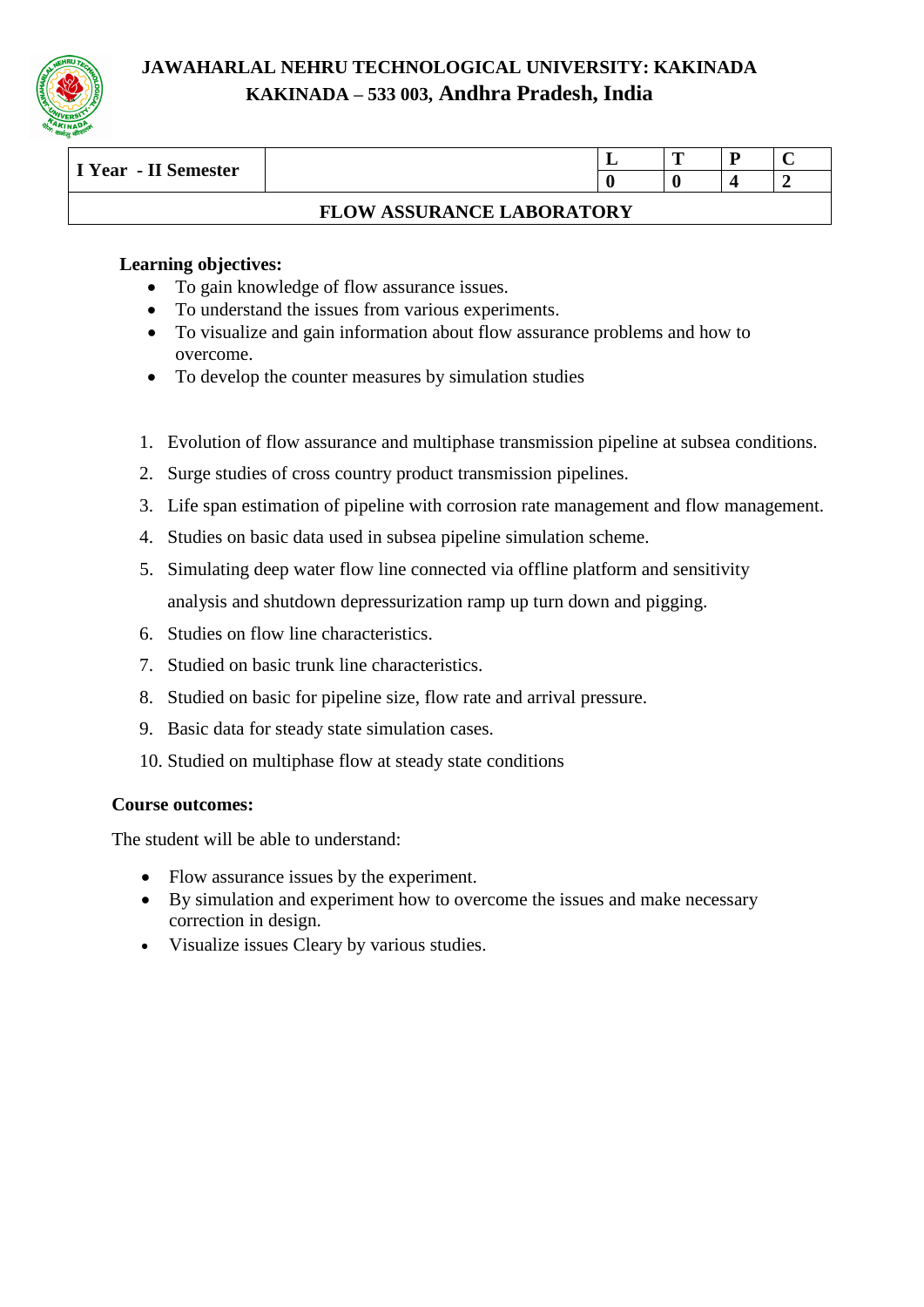

| I Year - II Semester                   |  |  | m |  |  |  |  |  |  |
|----------------------------------------|--|--|---|--|--|--|--|--|--|
|                                        |  |  |   |  |  |  |  |  |  |
| <b>INTEGRATED RESERVOIR MANAGEMENT</b> |  |  |   |  |  |  |  |  |  |

#### **Course objectives:**

- To understand the fundamental concepts of the reservoir and the management for setting goals and plans
- To develop reservoir model and mechanism for acquisition of data.
- To analyze the reservoir performance, material balance and mathematical simulations.
- To understand the reservoir management case studies, plans, importance and current challenges to integrate reservoir management

#### **UNIT –I**

**Introduction & Reservoir management Concepts:** Introduction to ReservoirManagement-Definition-FundamentalsofReservoirManagement- Synergy and Team-Integration of Geoscience and Engineering-Integrating Exploration and Development Technology.

#### **UNIT – II**

**Reservoir Management Process:** Setting Goals, Developing Plan & Economics-Implementation- Survey lines and Monitoring- Evaluation-Revision of Plans Strategies-Reasons for failure of Reservoir Management Programs- Reservoir Management Case studies.

# **UNIT – III**

**Data Acquisition, Analysis and Management and Reservoir Model:** DataTypes-DataAcquisitionandAnalysis-DataValidation-DataStoringandRetrieval-Data Application-Example Data-Role of Reservoir Model: Geoscience-Seismic Data- Geostatistics, Engineering, Integration and CaseStudies.

#### **UNIT – IV**

**Reservoir Performance Analysis and Forecast and Economics:** Natural Producing Mechanisms, Reservoirs-Volumetric, Decline Curve and Material Balance Method-Mathematical Simulation-Economics: Economic Criteria-Scenarios-Data- Economic Evaluation-Risk and Uncertainties-Economic Optimization Example.

#### $UNIT - V$

#### **Reservoir Management case studies, Plans, Importance and Current Challenges:**

North ward Estes Field and Columbus Gray lease-McAllen Ranch Field-Brassey Oil Field-MeansSanAndresUnit-TeakFieldandEssoMalaysiaFields-ReservoirManagementPlans: Newly Discovered Field-Secondary and EOR Operated Field-Importance of Integrated Reservoir Management-Current Challenges and Areas of Further Work.